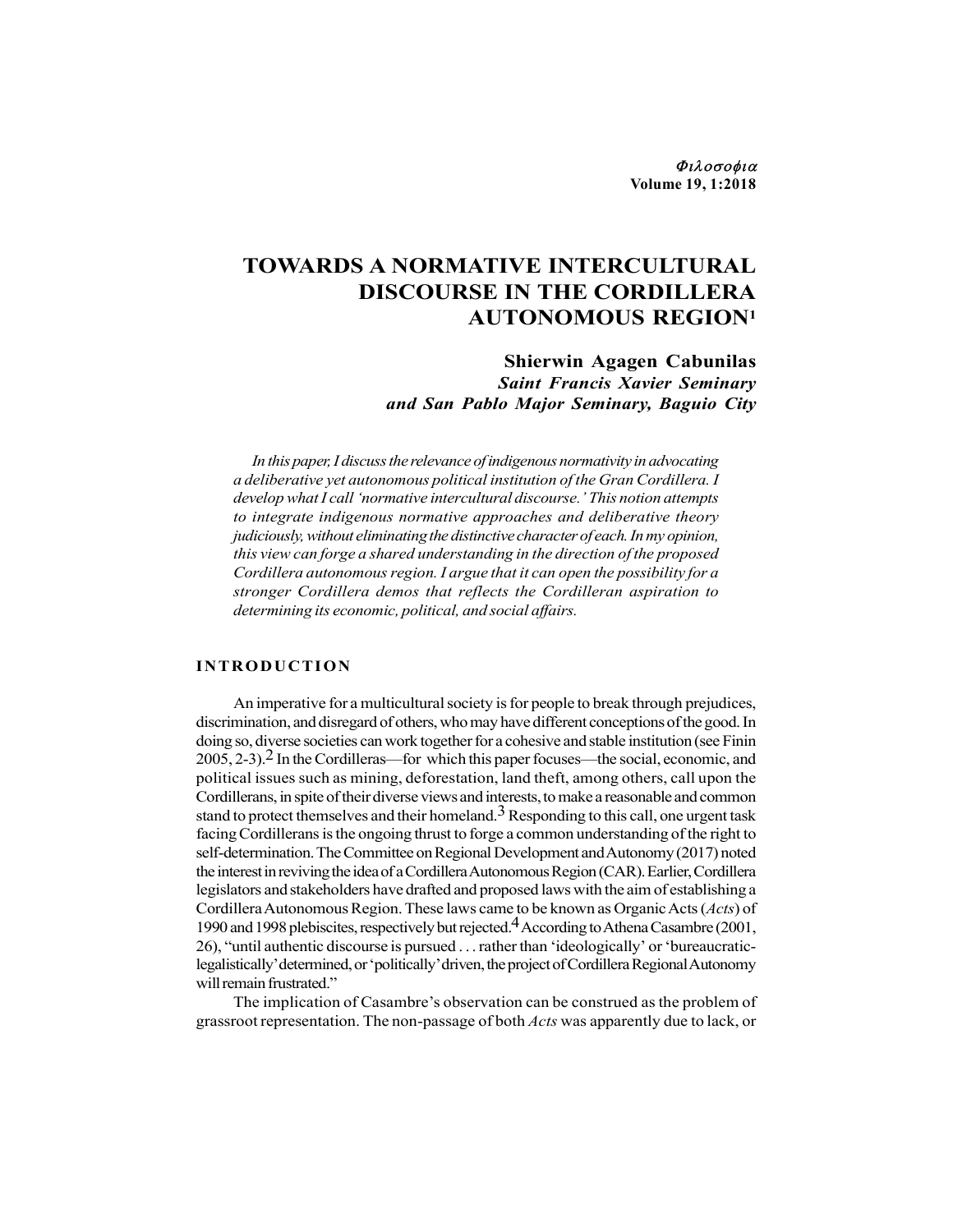absence, of substantial representation of views from the grassroot population. Both *Acts* are hardly intelligible because they do not seem to reflect the interests and views of the affected ordinary local people. While the people cannot see themselves represented in the proposed laws, the Acts tend to benefit only a few (i.e., the elite group in the local and national level).Certainly, this can jeopardize the well-being of the whole Cordillera region.

Drawing from the deficiency of earlier formulations of the Acts, President Benigno Aquino III, through Presidential Adviser on Peace Process, Ronald Llamas (cited in Palangchao 2011, 1), on the occasion of the 24th Cordillera Day, stressed and urged the advocates of autonomy to consider seriously the output ofthe grassroot sector to the autonomy problem. To quote:

The pursuit of the dream of autonomy must take into account the setbacks it has suffered in the past. Although the Constitution itself has provided for the establishment of autonomy [in] the Cordillera region, it has not been instituted in large part because a great number of ordinary citizens from the various provinces that comprise the region remain sceptical of its benefits and advantages.... Our leaders, both at the regional and national levels must bring the discussion of autonomy back to the grassroots—to schools, to communities, and to individuals. Only by sharing the dream with more of our people will we see it realized.

 With this background, the study aims to explore the importance of deliberative theory in developing a form of discourse, which I call 'normative intercultural discourse' that can reflect the Cordilleran aspiration towards self-rule, i.e., the determination of its own economic, political, social and cultural affairs. By 'normative intercultural discourse,' I mean a judicious blending of indigenous normative practices with deliberative theory in public institutions. I explicate more on this in the third part of the paper. In the meantime, I discuss the setting of the study.

# THE GRAN CORDILLERA: TRIBAL, ETHNIC, AND INDIGENOUS PEOPLES

In this section, I discuss the notion of the Cordilleran, and the cultural and political terminologies that can adequately identify the peoples of the Grand Cordillera.

### The Cordillera region and its peoples

The Cordillera region (or the Gran Cordillera) is situated in the North-Central Luzon, Philippines. It refers to the mountainous provinces inhabited by an "indigenous civilization" comprising Benguet, Mountain Province, Ifugao, Kalinga, Apayao, and Abra (Finin 2005, 44). The population of indigenous groups in the Cordillera is estimated at 1.5 million (Cariño 2012). In its recent survey, the Philippine Statistics Authority (2016) estimated the overall population to 1.7 million. This number includes the migrants. The indigenous peoples in the Cordillera Mountain Range can be identified according to their places of origin. Someone who hails from Benguet Province can be an *Ibaloi*, Kalanguya and Southern Kankanaey.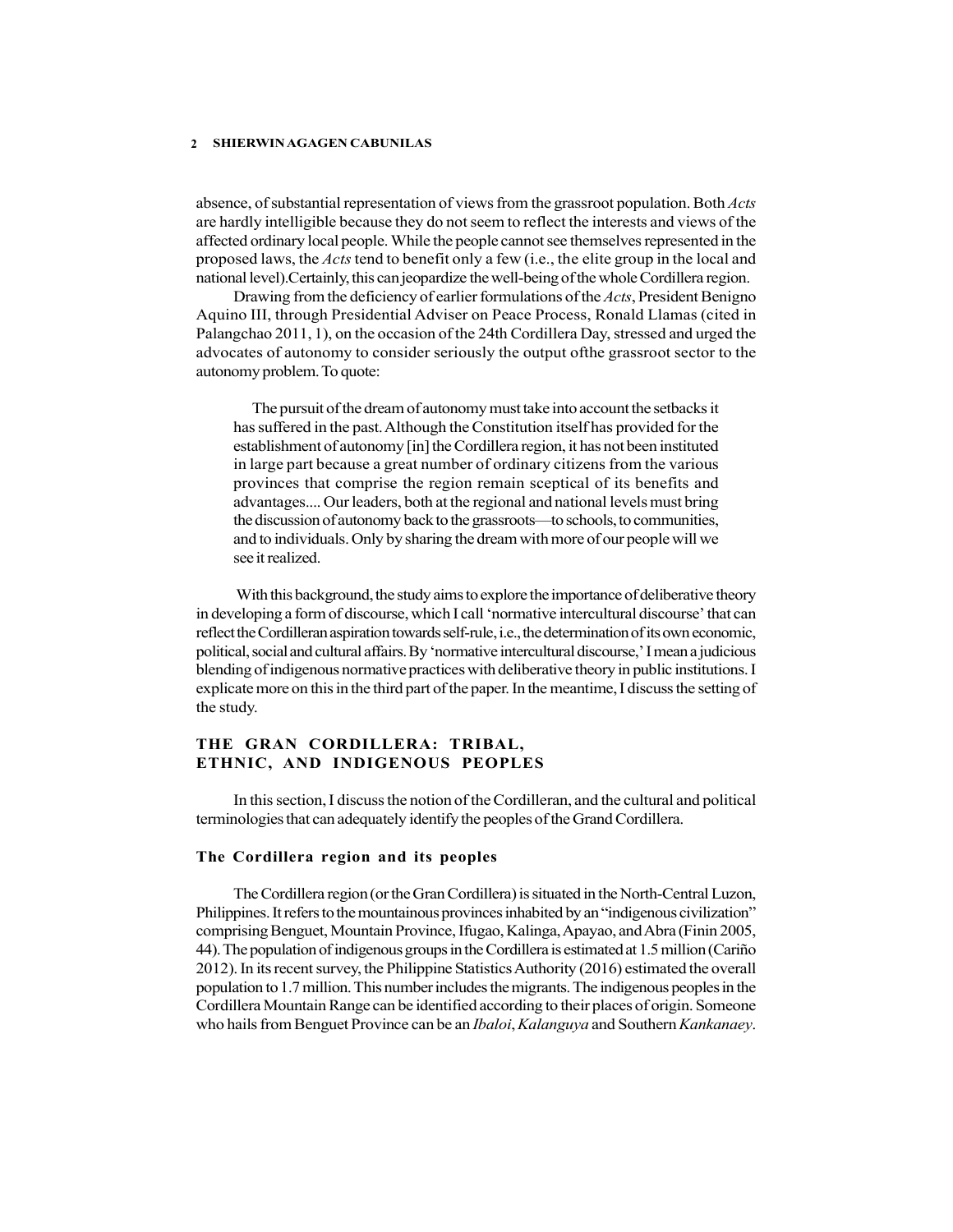The same can be said of the *Ifugao* indigenous peoples, who live in the Province of Ifugao and the Isneg, who inhabit the province of Apayao, etc. One can also be very particular and narrow in the delineation of group membership. A Cordilleran, for example, can be identified as *Ibanao* if he/she hails from Banao and *Isabangan* if he/she originates from Sabangan, Mountain Province, etc. The ethnic communities referred to as "indigenous civilization" have, since time immemorial, inhabited and continues to develop the Cordillera region.

Contrary to what some might think, the description neither suggests backwardness of the indigenous peoples in terms of public management nor isolates them from the rest of world. Apparently, it was these biases which prompted the American administration to create a Mountain Province in 1909 (which, in succeeding years, was divided into five provinces of the Cordillera). With the successful establishment of the Mountain Province, a scholar notes that "the wild tribes were safely removed from the field of insular [that is, national] politics" (Dean Bartlett quoted in Fry 1983, 52; see also May 2007, 167). Probably, this observation can be regarded as contentious in that these "wild tribes," while sticking to their indigenous organizational structures, are supposedly knowledgeable of the political situations of their neighboring lowland counterparts who suffer slavery and indifference from the encroachments of foreign regimes. In addition, the remark appears to be politically motivated in the sense that the American government took this opportunity to impose its supremacy as a colonial power over what it labels as "wild tribes." One can imagine the American administration reporting to its citizens: "Hey Joe, we've got wild tribes around that need beating to be disciplined and civilized," or so they thought. Nonetheless, at the turn of the twentieth century, the education sector, research institutions, and social media continue to facilitate their interactions outside of their provincial and domestic spaces. Thus, advancements in science and technology are not foreign to them. Indeed, while they live in a mountainous region, they are not isolated from national and international public affairs.

As dwellers of the Grand Cordillera, they are also collectively, or misleadingly, known as "Igorot tribes." The term refers to a mountain dweller or a "mountaineer" (Scott 1993, 69; Tindaan 2010, 82). During the Spanish colonial era, the generic term Igorottes was first used by the Dominican missionary Father Manuel Garcia to refer to *infidels* or non-Christian inhabitants, i.e., the Silipans or Halipans of Mayaoyao, a mountainous area in Ifugao (Lim-Pe 1981, 8). However, in his extensive research of the Ifugao people, a Belgian missionary, Father Francis Lambrecht, CICM, claims that the word "Ifugao," from the original word "Ipugo," which literally means "from the hills' (Dulawan 1967, 6), can be adequately rendered as "we the people of the earth" (see Lim-Pe 1981, 7). An earlier account points to the use of the same ascription by Father Francisco Antolin, O.P., in 1796 in his pioneering work, "Noticias de los Infieles Igorrotes en lo interior de la Isla de Manila, de sus Minas de oro, cobre y su Comercio; y de varias entradas y Pacificación" (cited in Lim-Pe 1981, 7; see also Scott 1974). A gradual application of the term "Igorot" to diverse groups is noticeable. Intuitively, it was first addressed to the Silipans or Halipans of Mayaoyao and later used as a generic term for all who inhabited the whole region of the Cordillera.

It can be construed, however, that some Cordillerans still prefer to identify themselves according to their place of origin, i.e., their province or town/village as portrayed in their artistic crafts such as the tattoo, indigenous woven clothing, and printed shirts bearing the name of their ethnic group, among others. Consider also those from the provinces of Benguet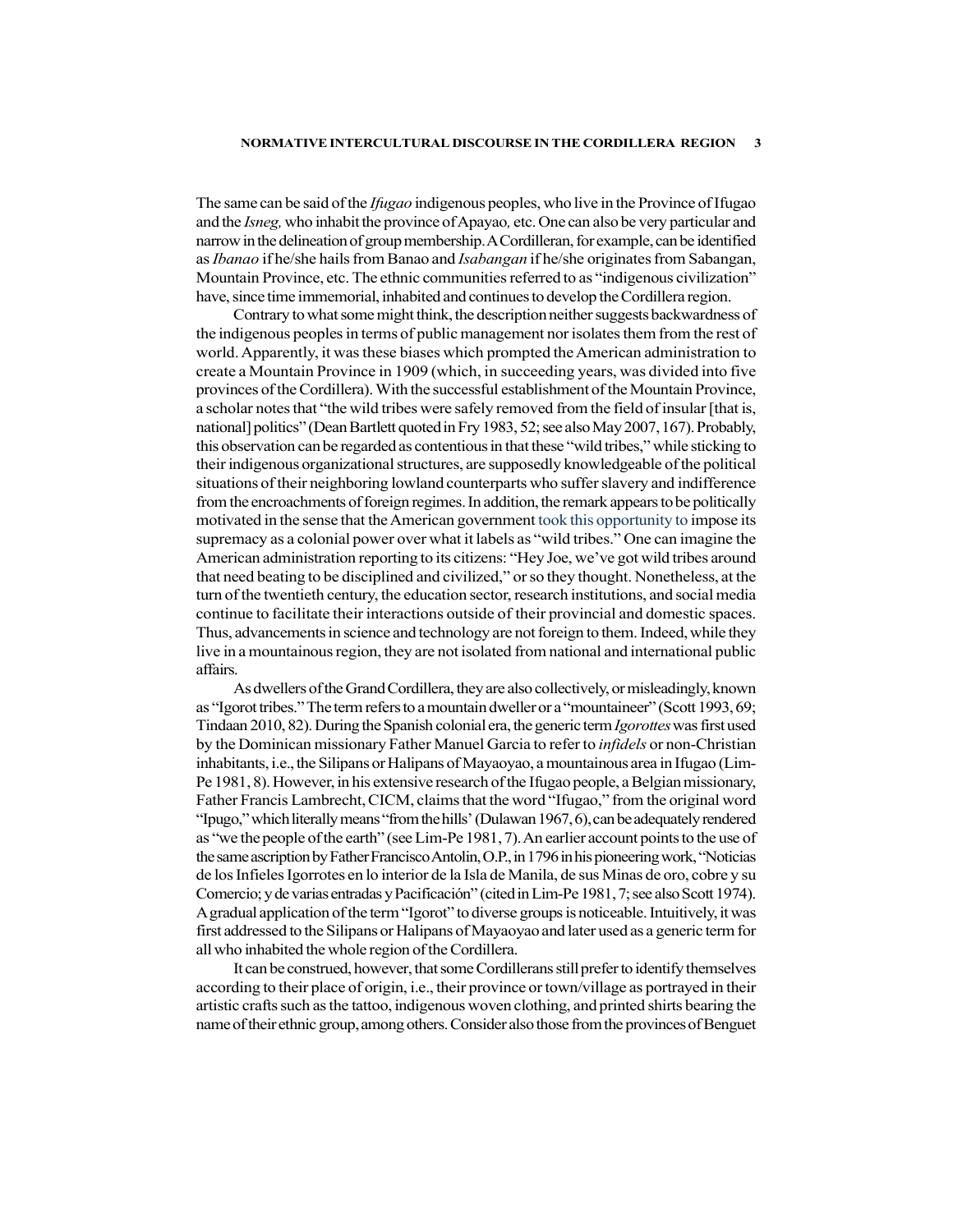and Kalinga who can call themselves collectively as *Ibenguet* and *Ikalinga*, respectively. In a much narrower demarcation of group identity, some members refer to themselves as Ifontoc, Isagada, Ibesao, etc. The prefix "I" attached in their language means "from" (Lim-Pe 1981, 7). Probably the reason for resisting the term "Igorot"has much to do with its derogatory connotation that easily exposes them to discrimination. The Igorots, especially during the Spanish and American colonial occupations in the Philippines, were perceived very badly. The Mayaoyaos, for example, were described as "cruel and treacherous, as a sort of people who found pleasure in killing and stealing by laying in ambush treacherously" (Lim-Pe 1981, 8). In another part of the region, Father Mariano Rodrigues (1990, 284) recounted in the "Religious beliefs and practices of the Igorots of Northern Pangasinan in 1895," labels the Igorots as "uncivilized people". According to him, the Igorots tend "to grab what belongs to another against its owner's will, most especially the cattle which the Christians of the neighboring towns and barrios let loose...in cultivated fields and forests near their ranches."5 On a positive note, Father José TomásVillanova (see Lim-Pe 1981, 37-38, fn. 86) believes that "However primitive and savage the Mayaoyaos are imagined to be, there is no basis for believing them to have ever lived without some kind of civilization" because one can "discern in them all the elements of society that are present in the bosom of civilized nations." The American administration (noted in Fry 1983, 52) for its part, has referred to the Igorots as "wild tribes," but it did not lack admiration for their "adjustment to a cruelly inhospitable environment and their 350-year resistance to Spanish conquest" (Scott 1993, 55; see also Tindaan 2010, 82).

While some Cordillerans apparently do not subscribe to the term "Igorot" because of its derogatory connotations, it did not deter other indigenous peoples of the region to embrace this identity proudly.However, this ascription of a minority group within a State seems not strong enough to mobilize a political, economic, social, and cultural agenda on the national, as well as, international levels because even with this term alone the people are divided. If this claim is correct, would they be willing to ascribe to a political identity that can accentuate their aspirations and interests adequately as a collective group? Certainly, a Cordilleran can maintain to designate himself/herself in one of the cultural identities mentioned or even ascribe to the term "Igorot," but these self-ascriptions, in my view, need to be complemented by a more politically correct designation. The universally accepted politicallegal lexicon in calling cultural communities is"indigenous peoples"(IPs).On the surface, one can assume that the above political-legal lexicon seems to relegate distinct identities and appears to impose a foreign term for cultural communities to wear. Cognizant of the seeming limitation of this suggestion, I discuss in turn the terminological transition from tribal and ethnic group to IPs and spell out the latter's advantages for the Cordillerans.

#### The Cordillerans: From tribal and ethnic to indigenous peoples

The Cordillerans are "tribus independientes," i.e., independent tribes (Scott 1974). This ascription distinguishes the "Igorots" from their lowland counterparts, who became Spanish subjects. However, it is a category that has marginalized them. The Spanish and American colonizers positioned "them in the 'tribal slot,' somewhere between ordinary peasants and 'backward' primitives" (McKay 2006, 291). Indeed, it has always been thought that the notion of "tribe" generally refers to a group of people whose social organization are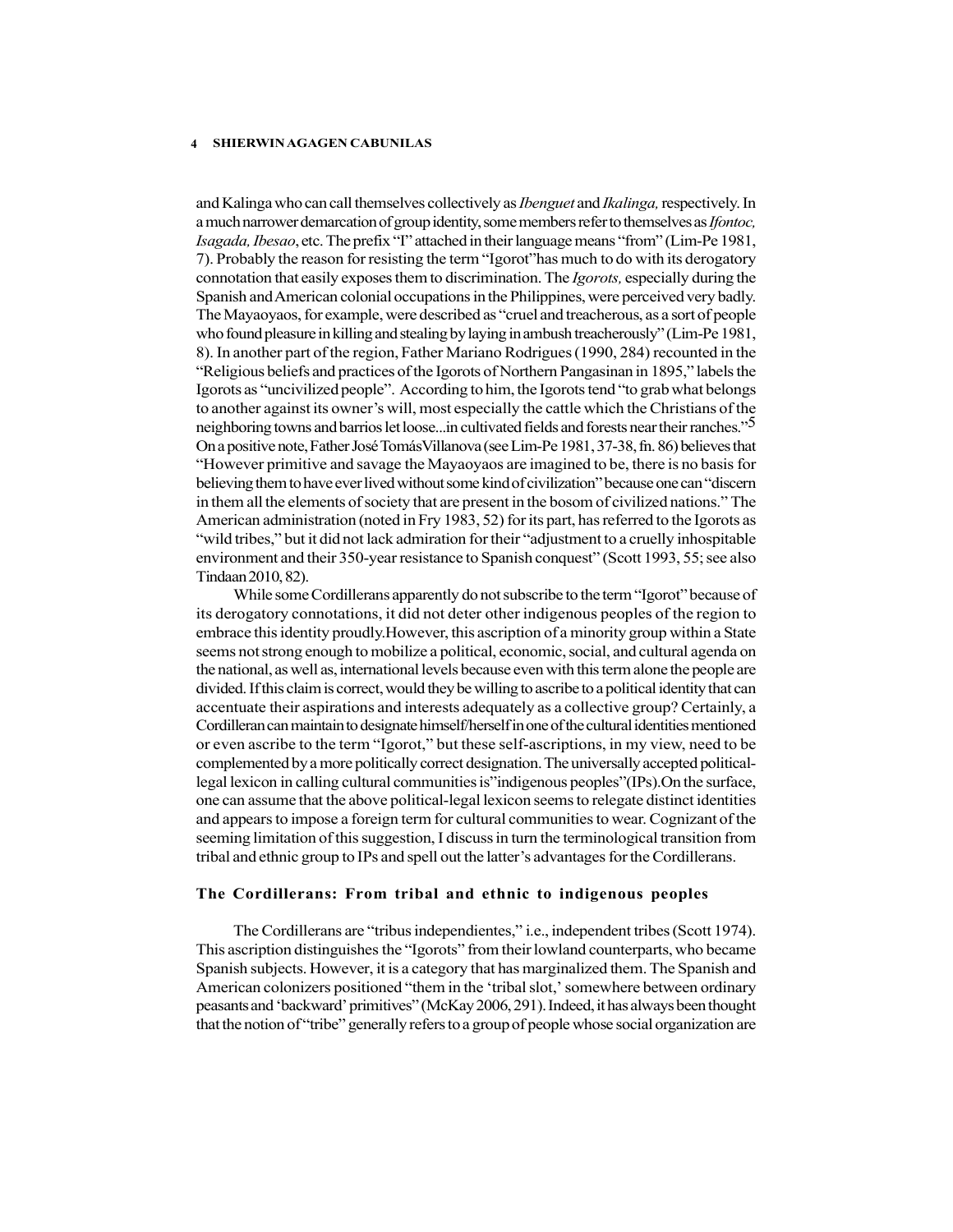#### NORMATIVE INTERCULTURAL DISCOURSE IN THE CORDILLERA REGION 5

primitive when compared to modern public institutions, such as the parliamentary, the legislature, and the judiciary. One can say they lack modern approaches to the means of production and consumption. Of course, while previous anthropological studies usually apply the term "tribe" to refer to a static unit of people, it does not mean that the primitiveness of an institutional practice or social organization is ineffective for the concerned group. Tribalism also does not necessarily imply inflexibility. Some Cordillerans still speak of themselves as tribal, but it does not mean they are not resilient to contemporary issues and challenges. Nonetheless, recent ethnic studies have apparently abandoned this terminology. Social anthropologists, among them Thomas Eriksen (2010, 11-13), have observed the terminological switch from "tribe" to "ethnic" to mitigate what appears as a static characterization of the term "tribe." The term "ethnic group" has nowadays become common.

By "ethnic group," I understand to mean a composition of people that continuously sustain, enhance, and develop their cultural and social practices, political and economic interests through creative adaptation and interaction within and beyond the confines of their locality (Eriksen 2010,15). This view is important for several reasons: (1) dynamicity of diverse groups and (2) mitigation of biases that are prevalent in minority and majority group dichotomy. The dynamicity of groups describes their potential capability to adapt to constant change as they interact with their surroundings. In this regard, the notion of ethnicity, according to theorists, is a much more appropriate term to use when referring to diverse groups because it suggests the interaction of diversity, interrelationships, mobility, and change. It can also respond best to the problem of the term "tribe," which indicates supposedly an isolated, ghettoized, and a static group of people. Moreover, it relativizes the issue of group boundaries, mitigating the distinction problem of "Us" and "Them," "Moderns" and "Tribals" (Eriksen 2010, 14). Also, the term ethnic group as a relativizing mechanism can probably respond suitably to the problem of ethnocentrism—widespread among those who claim to be members of a superior race.

While the switch to the use of the term is significant for the above reasons, it does not explain why a primordialist-based ethnicity persists. Consider, for example, an ethnic group interacting with another group. Both can communicate in the same language, but they know they are different. In this case, the problem of ethnocentrism that the switch in terminology tries to mitigate might not hold for long. In my view, some legal measures and public policies need to be adopted in the organizational system of the society because a solution to this and related problems cannot be resolved just by changing the terms used. However, this step requires an initial reference to a more politically correct identification in which public policies, such as group rights, can be fitted.

In this study, I employ the term "indigenous peoples" (IPs). The reason for this proposal is its direct political and legal connotations (see Republic Act 8371 known also as the indigenous peoples rights act of 1997, hereafter, IPRA of 1997 and the UN declaration on the rights of indigenous peoples). However, this suggestion neither discounts nor negates the relevance of the terms "tribe" and "ethnic group" altogether because they have their significant meaning in particular instances and contexts. That these terms are seldom used in ethnicity literature does not imply that they have lost their significance and meaning to some people.

In Philippine law, the original inhabitants of the North-Central Luzon are presented as having a legal and political status as indigenous peoples (IPs) or indigenous cultural communities (ICCs). Following the description of the IPRA of 1997 (see Ch. II, Sec. 3.h.),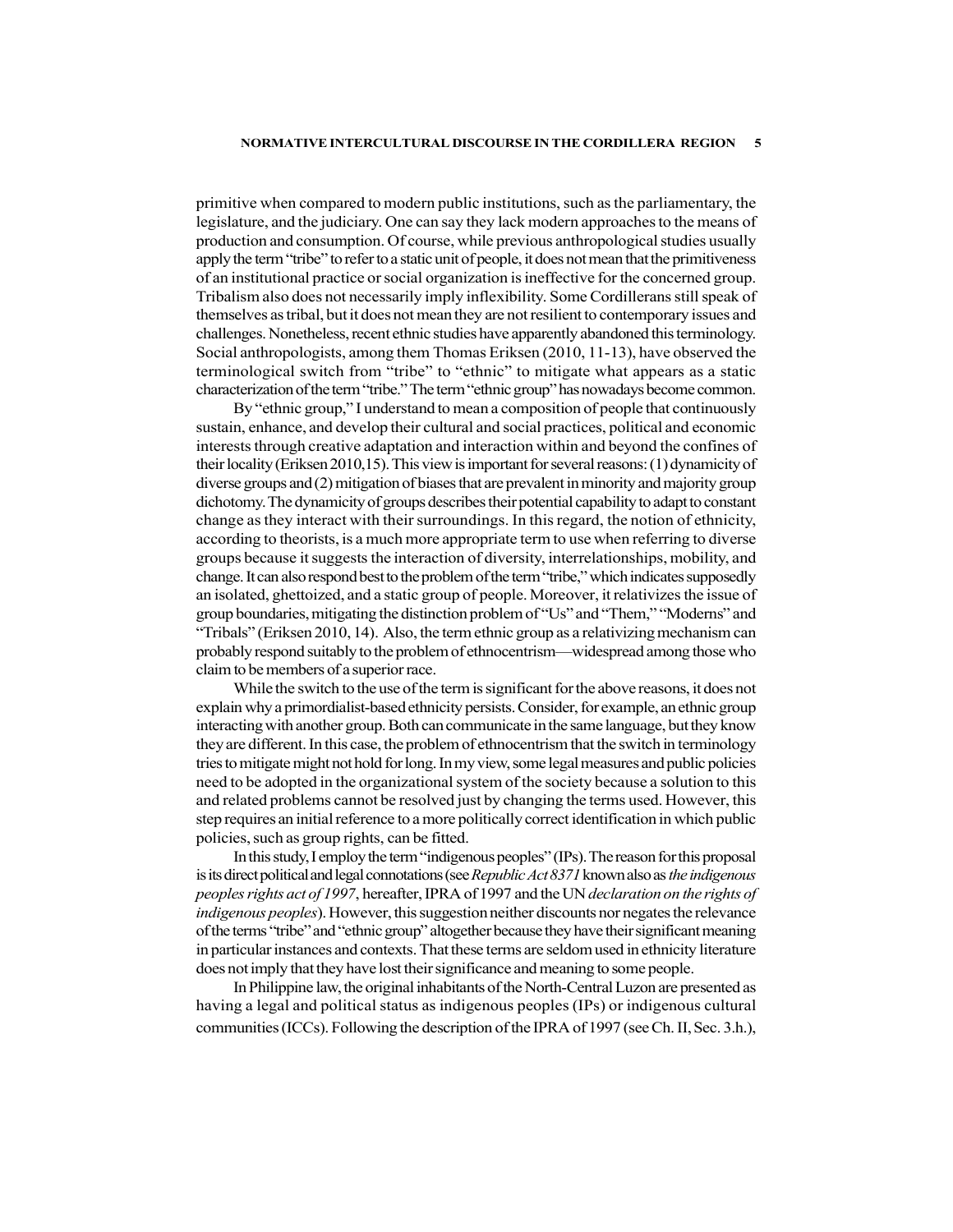#### indigenous groups

...refer to a group of people of homogenous societies identified by self-ascription and ascription by others, who have continuously lived as organized community on communally bounded and defined territory, and who have, under claims of ownership since time immemorial, occupied, possessed and utilized such territories, sharing common bonds of language, customs, traditions and other distinctive cultural traits, or who have, through resistance to political, social and cultural inroads of colonization, non-indigenous religions and cultures, became historically differentiated from the majority of Filipinos. ICCs/IPs shall likewise include peoples who are regarded as indigenous on account of their descent from the populations which inhabited the country, at the time of conquest or colonization, or at the time of inroads of non-indigenous religions and cultures, or the establishment of present state boundaries, who retain some or all of their own social, economic, cultural and political institutions, but who may have been displaced from their traditional domains or who may have resettled outside their ancestral domains.

The definition of indigenous peoples covers two fundamental aspects of IPs identity: cultural and political. On the one hand, cultural identity is linked with myths (imagined or constructed), cultural symbols, beliefs and practices. It includes strong kinship/family ties, sense of connection with the earth, respect for elders, and collective responsibility, indigenous organizational systems among others. Noticeably, the IPRA also emphasizes that indigeneity is not to be understood from an essentialist or primordialist perspective. While it does not speak of abandoning the biological and genetic-traits argument in ethnic identification, the IPRA is not also blind to the process of identity construction and formation over time, including internal and external political struggles. Political identity, on the other hand, pertains to the rights of IPs over their affairs, including but not limited to, the right to self-determination in a manner that puts a premium on the general welfare. Probably, the reason behind this political dimension is to promote and to maintain a conception of social justice that "insure[s] the well-being and economic security of *all* the people" (Araneta 1962, 442). It also means that IPs can have a stronger collective lobbying and veto power at the national and international public spheres. This view is important in that it stresses the significant role of IPs in creating, defining, and facilitating the terms and conditions of their existence. Consequently, as a political entity, IPs can collectively resist and contest discourses of domination.

#### Migration and socialization of cultures

The migration of peoples and new forms of social interactions, among them is intermarriage, could also pose concerns regarding the Cordilleran identity. Acentral question to raise iswhether an immigrant to the region can ascribe the Cordilleran identity to himself/ herself. In understanding the fact of migration of peoples from one place to another, is it still possible to speak of a Cordilleran identity based on common ancestry and shared narrative history?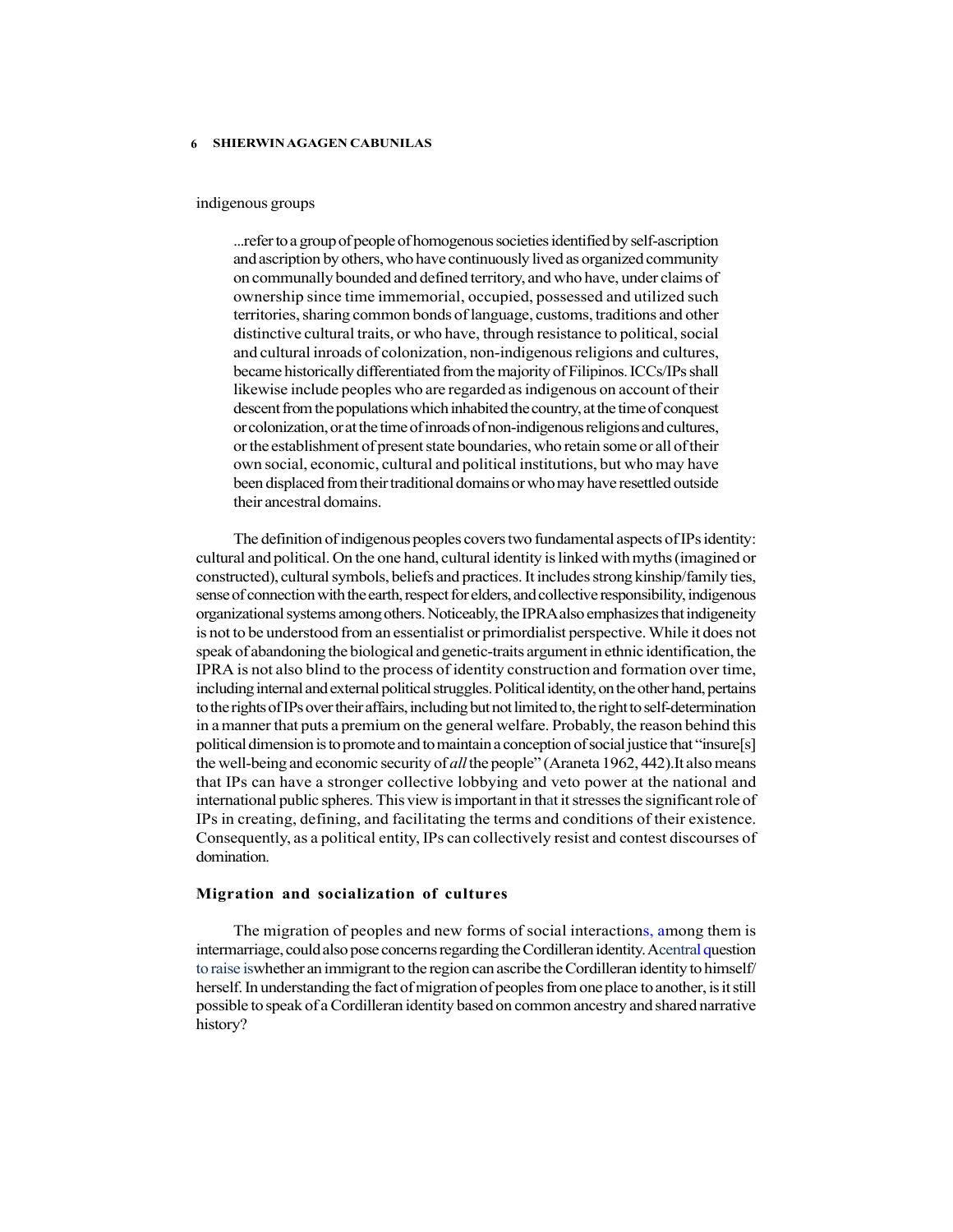#### NORMATIVE INTERCULTURAL DISCOURSE IN THE CORDILLERA REGION 7

Arguing from a common genetic stock perspective, one can respond right away in the negative. Certainly, this view clearly makes a distinction between IPs and non-IPs of the Cordillera. As already mentioned earlier, one can begin with the assumption that a Cordilleran is someone who originates in the same place, descends from, and belongs to one of the IPs identified. If this assertion is valid, then a Cordilleran should be initiated into the developmental process of a Cordilleran identity and Cordillera lifeworld to know his/her responsibilities, rights, entitlements, and obligations. This view sounds essentialist but, apparently, there are cultural identities which continue to persist that specifically concern the members of the said indigenous groups, in the same manner that an association has rules that bind only its members. Since the bloodline is an important aspect to demarcate between a Cordilleran from a non-Cordilleran (other Filipinos and foreign nationals), it seems difficult to defend the extension of this collective identity even to children of immigrants who were born in the region.

A recent trend in post-colonial theory is the celebration of hybrid identities, which seems to make it, nowadays, difficult to conceive of pure indigeneity. Hybridity arises from the socialization of cultures – a cultural mix – under which individuals form mutual subjectivities. In this sense, hybridity refers to the state of 'double inscription of the self' or 'double self' (Bhabha 1985, 156) and "in-betweenness" (Bhabha 1994, 29). These notions describe the state of a person who views identity "not an essence but a positioning" (Hall 1990, 226). It is a politics of position because the past (i.e., origin), the present (i.e., the settlements, the culture identities) and the future can be set up with new "structures of authority, new political initiatives." But it does not stop there. The new ontological position enables "other positions to emerge" (Bhabha 1990, 211). The dynamicity of a politics of position enunciates a sense of identity, which is not only more complex and enriched but also intricately indeterminate and undifferentiated. Such a reading renders the concept of the unity of personality and culture, homogeneity, indigeneity and hierarchy of cultures untenable. Moreover, cultural hybridity can be an adequate answer to the dangers of ethnocentrism, i.e., the binary opposition of hierarchical power-relations between "We" and "They." Here, people transform and construct new identities through negotiations, confrontations and agonistic interactions and openness to the fluidity of history, symbol, and sign, time and space. While it accentuates pluralism and inter-subjectivity, the emphasis is "not on the exoticism of multiculturalism and *diversity* of cultures, but in the inscription and articulation of culture's hybridity"(Bhabha 1994, 38; emphasis in the original). In other words, culture's hybridity articulates identity difference based on several factors surrounding the development of a person other than an insulated and pre-conceived metaphysical and ontological origins. Accordingly, there are different modalities of cultural hybridity just as different historical contexts abound.

Granting that this is correct, immigrants or their children who are born and raised in the region could probably ascribe to themselves the Cordilleran identity, as in a bonafide IPs. Here, the notion of Cordilleran is extended to immigrants by drawing from other parameters, namely, the birth place and domicile in the region. Indeed, a person born of immigrant parents can opt to identify himself/herself as a "Cordilleran," just as a second or third generation Filipino-Belgian, who feels more of a Belgian than a Filipino because of environmental factors as domicile and linguistic competence. In this case, the answer to the question posed earlier is affirmative. But if this direction is endorsed, the immediate implication is to modify the commonly perceived notion of a Cordilleran as one of the IPs in the region.<sup>6</sup>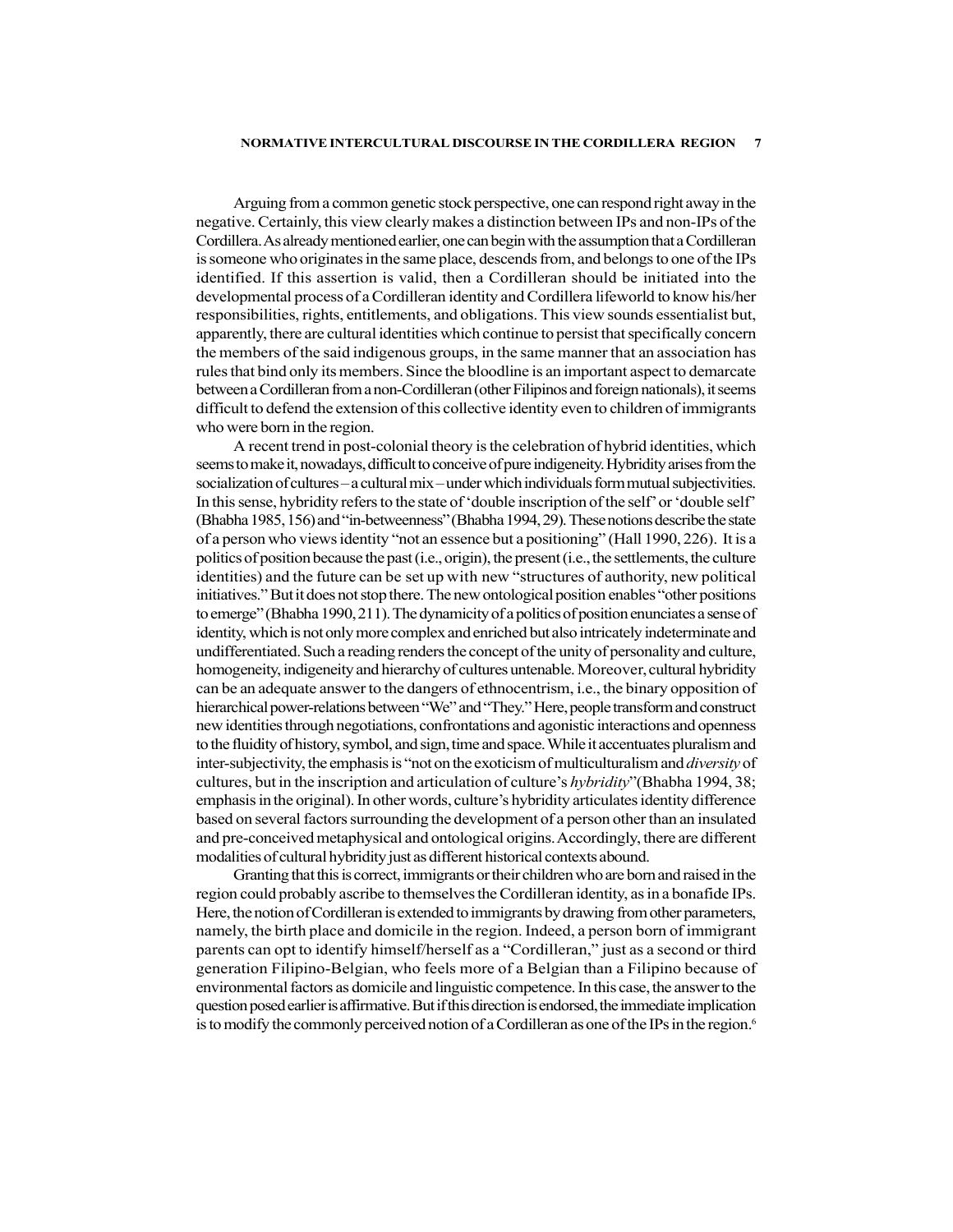But this still begs the question whether domicile and linguistic competency in one of the mother tongues of the IPs clearly warrant access to the inner lifeworld of bonafide IPs.

A related concern that can probably attract attention is ethnic-identification of children descending from an intermarriage of a Cordilleran and a non-Cordilleran. Should these children be identified as Cordillerans? If it is correct that the bloodline is a crucial component of *Cordilleraness*, then they are supposedly regarded as Cordillerans because one of the parents is a direct descendant of the IPs. A more complicated issue to add is regarding the ethnic identity of children having Cordilleran roots but are born, raised, and lived in a foreign land. If they can be considered Cordillerans by virtue of descent, would this requirement be enough? How sure can one guarantee that these children know the Cordilleran identity and the responsibilities and rights attached with it? One can argue by referring to the various Cordilleran associations abroad. For instance, the BIBAKnet (Benguet, Ifugao, Bontoc, Apayao and Kalinga) supposedlysustains, celebrates, and imparts to the younger generation the Cordilleran identity. Certainly, it becomes a different issue when the same children decide to change or abandon their ethnicity, much more like the child of a Filipino couple who is born in the United States but feels more of an American than anything else. Of course, the feeling of belonging to a particular group can vary in degree. It depends on the variables examined, the commitments undertaken, and the collective memory and history attached, but these factors already point to a specific preference.

Seemingly, these responses suggest several ways of understanding Cordilleraness, i.e., the boundaries of the notion of a Cordilleran identity. One can argue from the 'common descent perspective,' which operates alongside with genetic makeup, distinct customs and traditions, and bloodline. Another can defend a notion of Cordilleraness by referring to the 'environmental factors' surrounding the development of a person, such as the birth place, linguistic competence, and domicile. In this sense, a case can be made where an immigrant admits that he/she is not a Cordilleran by blood but a Cordilleran by culture. However, how far this claim holds true remains to be evaluated in that the notion of culture begs to be spelled out. Others might propose the 'threshold' argument which means that there are levels of Cordilleraness. According to this view, some groups are pure, while others are less pure. Still, others can argue on the 'diversity of Cordilleraness' position, which claims to evade the problem of a hierarchical or class-based notion of Cordilleraness but can probably obfuscate the notion indigeneity.These concerns are interesting points for discussion, but they are beyond this paper to settle.

For purposes of this paper, I will continue to use the term "indigenous" to refer to the original peoples of the Grand Cordillera.

# THE CORDILLERA INDIGENOUS NORMATIVITY AND DELIBERATIVE THEORY

I will now discuss the various expressions of indigenous normativity in the practices of the indigenous peoples of the Cordillera region as it confluences with deliberative theory. On the one hand, indigenous normativity refers to institutions, conventions, and practices, which holds the potential and promise of a sincere deliberative regime. The deliberative theory advocates the resolution of conflicting claims through reasoned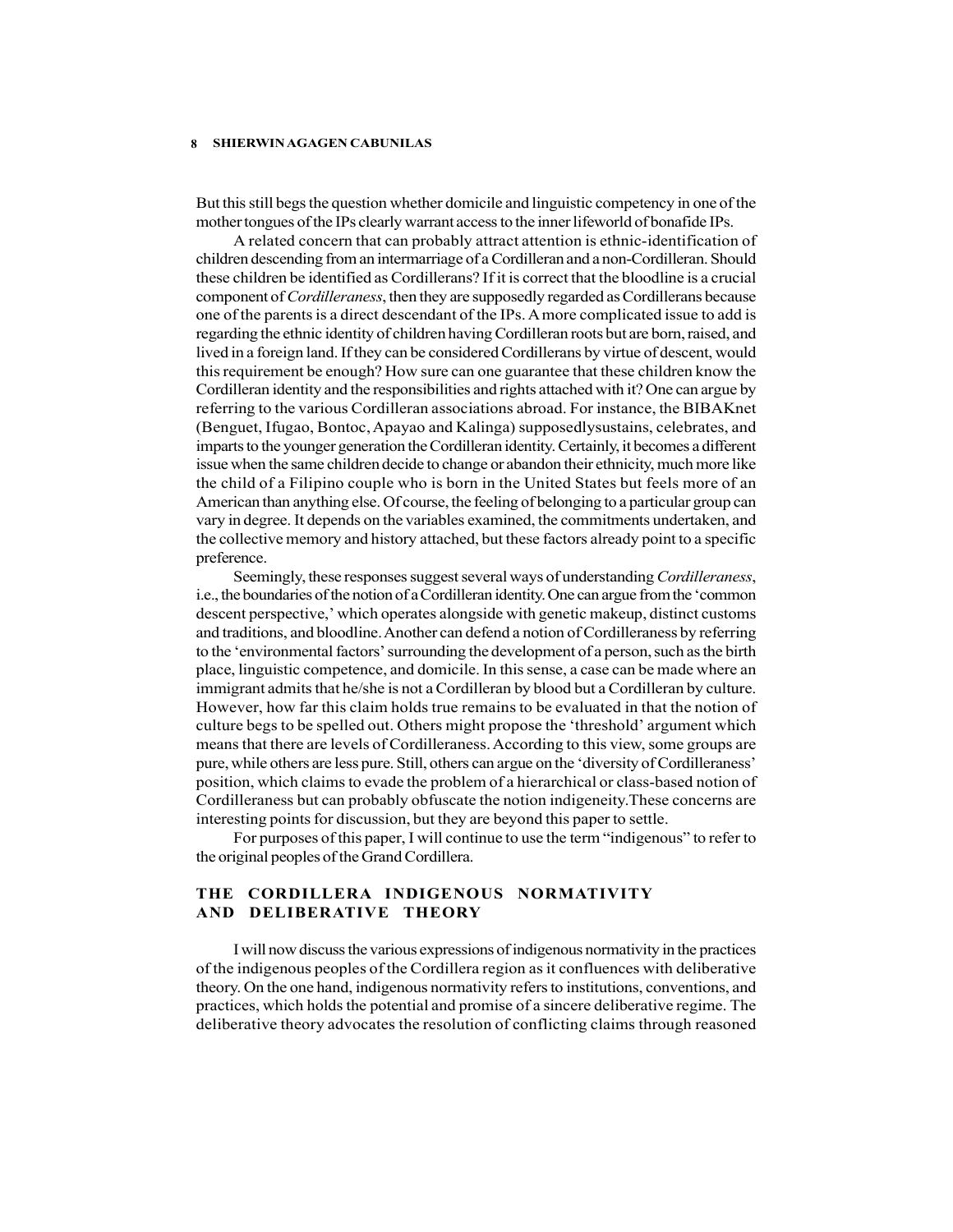discourses among free and equal participants in an "ideal speech situation" on the other hand.<sup>7</sup> In my view, deliberative theory can substantiate the marks of indigenous discourse practices. The Cordillera indigenous normativity attempts to sustain and enhance the spirit of mutual dialogue and collective action already present among the Cordilleran since time immemorial. Probably this view validates the strength of deliberative theory, but the distinctive features of Cordillera indigenous normative practices lie in their indigeneity, diversity of approaches in discussing the public affairs and resiliency to different stages of history and circumstances. It is to be noted though that deliberative theory also affirms and enhances without negating or subordinating indigenous normativity as I will try to elucidate below.

## THE CORDILLERA INDIGENOUS NORMATIVITY

The region of Cordillera is home to diverse indigenous peoples who speak different languages, practice customary laws, and share heroic pasts—factors that are crucial in nation-building. However, it also hosts immigrants, i.e., the Filipinos from the other regions of the Philippines and foreign nationals. Given its multicultural landscape, enhancing democratic discourses in the Cordillera can be considered a great challenge. A significant question can be formulated, thus: How can Cordillerans, given their diverse cultural traits and practices, among others, participate together in an open, healthy, and productive dialogue that creates mutual understanding and collective action on issues that confront them as a people? This question dovetails with the challenge of Francisco Claver (cited by Finin 2001, 37) to participants of the Third Igorot International Consultation: What "way of thinking, [a] way of acting, something part of our identity that we can contribute to the nation at large? Let's find out and let's give it." From what Claver expressed, one can surmise that indigenous normative practices have something good to contribute to the building of a much more democratic and justice-oriented society. Indigenous normative practices refer to social conventions and institutions that IPs observe. These conventions, which were probably modified and revised over time, have sustained them as a people since time immemorial. Apparently, the members of indigenous groups adhere to social conventions to strengthen their bond, to establish social harmony among them, and to advance their common security.

However, one can suppose that some indigenous practices in a cultural community are unjust when weighed according to universally accepted normative standards.8 Injustice can be in the form of tyranny, exclusion, dogmatism, and ethnocentrism. If this contention is correct, one wonders whether or not the members of indigenous groups observing social conventions are merely forced to abide by them. Of course, some theorists suggest that every culture should pass through a rigorous critique by carefully examining its contents through the "unforced force of the better argument" (Habermas 1984, 285-86). Accordingly, only those components in a culture that can enhance the deliberation of views, interests, and concerns should be accepted. Traces of unjust practices in a culture that hinder a healthy normative intercultural discourse must be revised or changed to facilitate better deliberative opportunities. Interestingly, several indigenous institutions and practices in the Cordillera can mitigate the problem of unjust regimes. One can describe these indigenous practices as community-enabling systems because issues are dealt with deliberatively by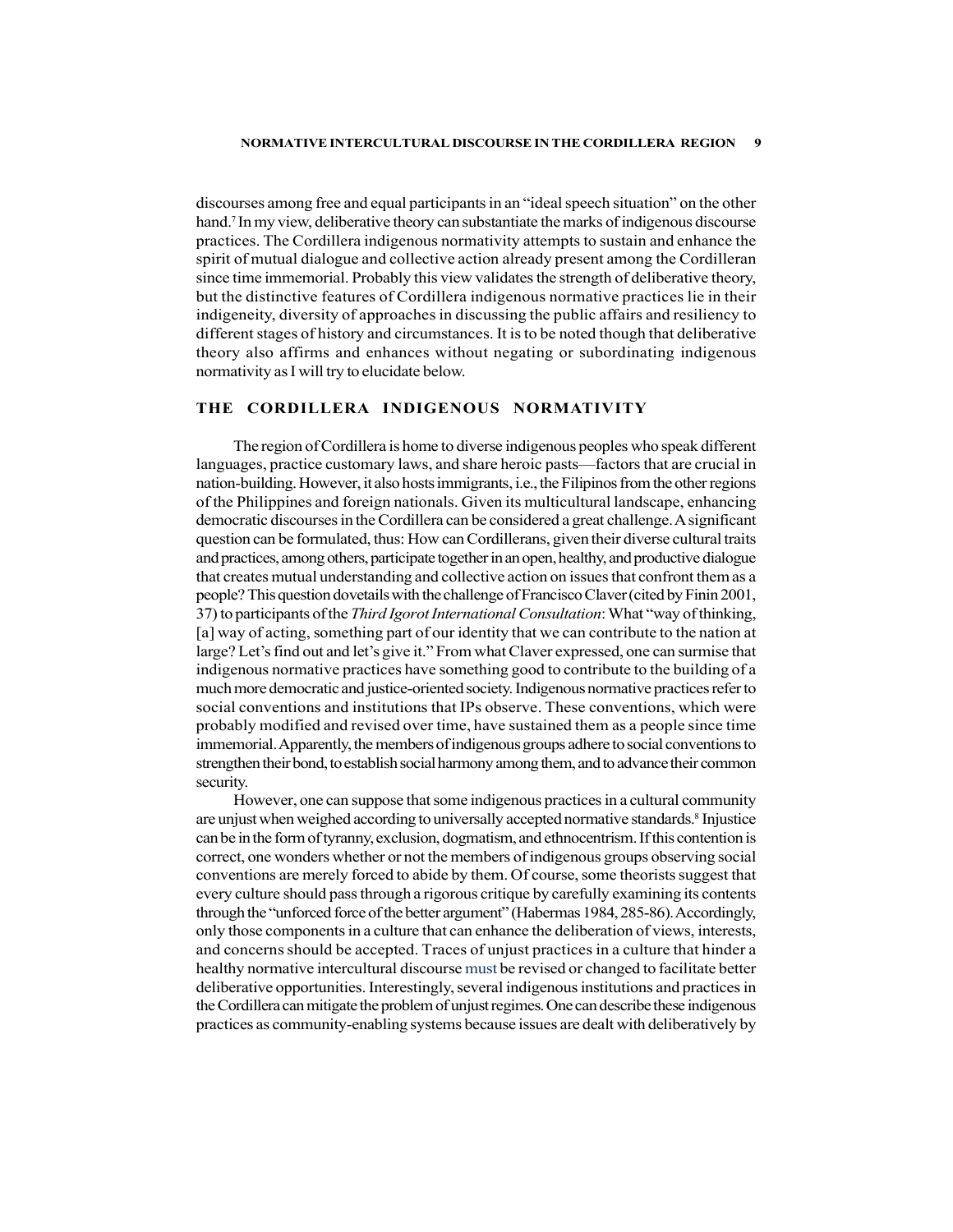the participants. Consider the following practices: bodong, tong-tong, at-atoan, pechen, and monkalun.

#### The Bodong of Kalinga

The bodong is an indigenous system of how people can work together in forging covenant ties. As Casambre (2010, 47, 94) and Jun Prill-Brett (2001, 13) describe, the bodong event is a process of conducting "a bilateral inter-village peace pact" in Kalinga and some remote areas of Abra. Miguel Sugguiyao (1990, 47) remarks that the purpose of the bodong is "for collective security which is the basis for founding viable communities [and for realizing] the desire to live in peace." It is deliberative in that the *bodong* participants can express freely their interest without fear of coercion and mutually agree on feasible options to undertake. Consider the structure of establishing the bodong. The community leaders (pangat/manlilintog or peacemakers), assisted by manguiugud (go-betweens), take turns in expressing their views and feelings about a situation that disrupts their harmonious and peaceful existence. Their agreement becomes mutually binding for the whole concerned communities. Admittedly, there are limits to the *bodong* system if applied to the entire Cordillera region. While the bodong system is a form of forging a peaceful resolution of disputes and settling differences between two conflicting parties, it might not appeal to all Cordillerans. It is neither shared by all indigenous peoples in the Grand Cordillera, nor the immigrants to this place. Besides, every cultural group has its structures of decision-making. A wholesale application of the *bodong* to a Cordillera-wide discourse processes can be selfdefeating in the sense that the people might see it as an imposition upon them. In the words of Casambre (2010, 49), the suggestion above "would require a feat of psychological persuasion to get non-practitioners to whom it is an alien institution."

Nonetheless, given that some elements of the bodong, such as simsim ("to taste"), lonok ("to enter"), gano ("to take care"), and *surdip* ("to sip"), are commonly observed in the Cordillera (see Sugguiyao 1990; Prill-Brett 2001), they can inspire Cordillerans towards cooperation and social stability. The simsim is meant to announce and to discuss grievances publicly. The lonok is the entrance of guests and "delegations from other regions" into the village for the formal negotiation of conflicts and renewal of ties. The *surdip* expresses the solidarity of the *bodong* holders touphold "lasting peace and brotherhood" by sipping the basi (sugar cane wine) from the same cup (Prill-Brett 2001, 16; Sugguiyao 1990, 52). Gano is the moment when parties to the peace-pact would offer to each other gifts of equal value. The gift is a token of honor and respect to the host family/village, but it can serve also as a reminder that the pact must be "taken care of" (Sugguiyao 1990, 51). Given these considerations, the bodong can contribute significantly to the general welfare of the people in the Cordillera. However, the supposed exclusivist orientation of the *bodong* at which the council of senior men officially represent the people in the discussion of public concerns can be modified to include a variety of sectors in the society to participate.

#### The Tong-tong and At-atoan of the Ibaloi and Kankanaey

Another indigenous discourse practice is one coming from the Ibaloyand Southern Kankanaey IPs that reside in the Benguet area and the Mountain Province (Northern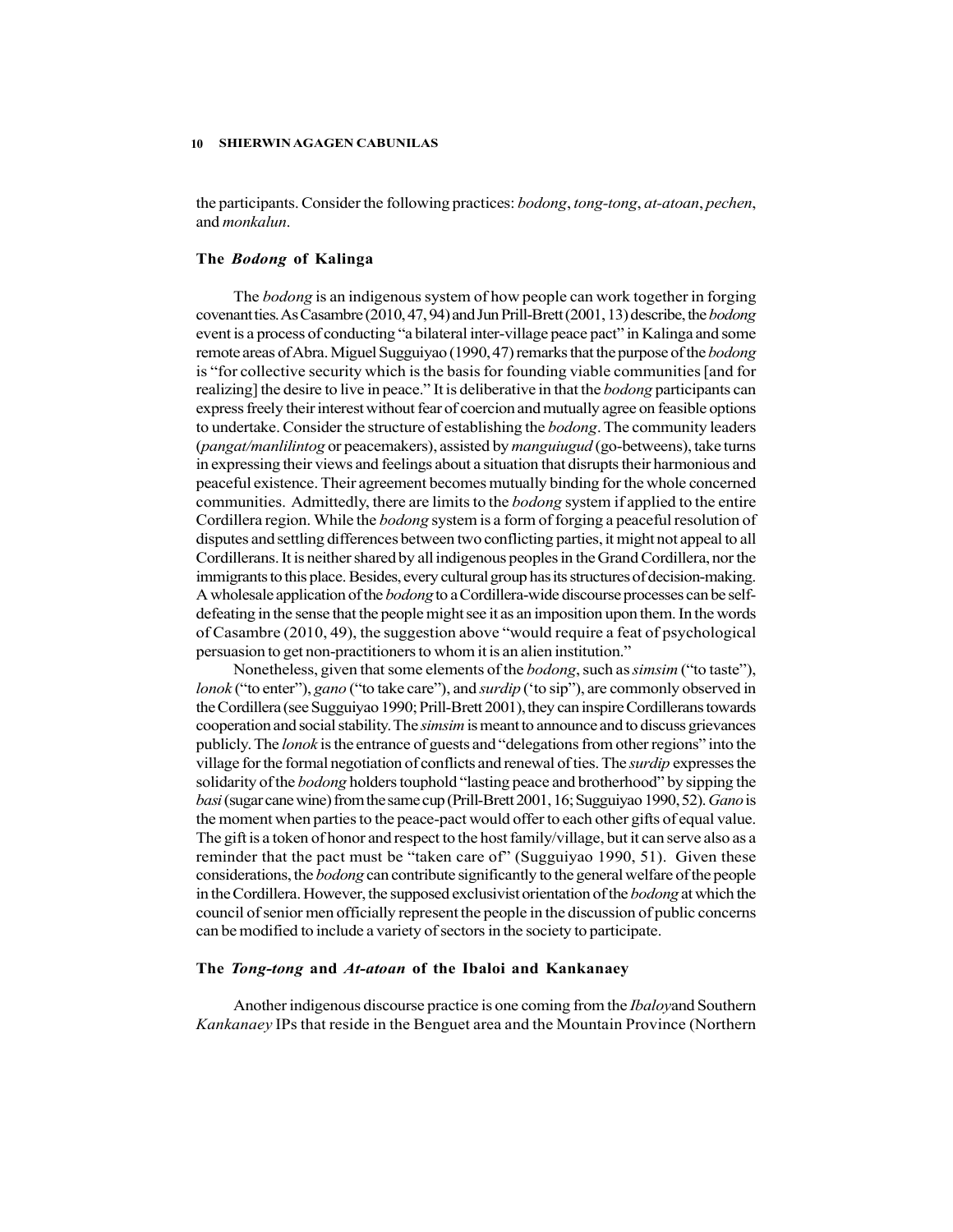Kankanaey) (see Prill-Brett 2001, 4-6). They have a relatively similar type of political structure. Consider how they settle disputes in and outside the community.Decision-making is the privilege of the council of elders. They refer to their political institution as *tong-tong, at*atoan, and abong/dap-ay. The Ibaloy's deliberative political system called tong-tong is comprised of *inpanama or anum 'numen*, i.e., supposedly known as wise men and *baknang* (the economically well-off). As to the Southern Kankanaeys, the at-atoan consists of the amam-a or nakay (council of senior men),who are mensapit (articulate in expressing their views). Both groups claim that the purpose of the at-atoan and tong-tong is to curb injustice, resolve conflict, and violence. The council, as the gate-keeper of the law, dispenses and decides according to the demands of the law. The law should be observed faithfully by all the other members.

The abong or dap-ay in the ili (village) of the Northern Kankanaey (Mt. Province) can also be described as the largest political unit. The *dap-ay*, as in *at-atoan* serves as a tribunal. The senior men, who have established their credibility through the excellent handling of various types of conflicts, constitute the members of the dap-ay. When disputes are not probably resolved due to the lack of evidence, the council of elders can opt for the "ritual examination of the entrails of a chicken" or pig and other animals. At other times, the *agum* (jury) demands a suspected offender to take an oath and swear before celestial bodies, i.e., the stars, the moon, and the sun. They stand as witnesses and are believed to inflict ill fate to a person who lies.

Seemingly, this system of settling disputes and building harmonious relationships has brought about a significant and relatively peaceful community. The observation runs, however, that only seniors, mostly men, deliberate on public matters. The youth and women sectors are unrepresented, if not less represented. They only observe what is taking place in the discussion of the council. Some can argue that this process allows those who are supposedly restricted to be directly involved in the debates to learn the procedures of conflict resolutions. It is an avenue that informs them of the situation of their community and its relationship with other communities. Other than their indirect role, however, they should adhere to the decision arrived at by the council. The decision is always binding to everyone.

From a deliberative perspective, the *tongtong* system, though seemingly less sophisticated than the requirements of a modern day deliberative parliaments, can be considered already as having the basic requirements of a participative discourse. The tongtongan, for example, is open to the public, allowing transparency and dissemination of informationon a much broader scale. Moreover, the discursive element in an indigenous approach to politics can result to the acceptability of decisions, agreements, and judgments when assessing and weighing issues objectively. A decision derived from this approach can easily find justification and merit acceptance among the people. However, while the tongtong is set in an open space customarily and utilizes deliberation maximally, to reach an agreement or a decision is not always forthcoming. This is not surprising though given the intricacies of the procedure.

 The theory of deliberation suggests that taking a decision would involve a long process, considering that it proceeds from gathering equally competingviews that are gradually filtered by the logic of reasonableness. Here, deliberation eliminates views and approaches that do not adhere to reason, such as resorting to the entrails of animals for a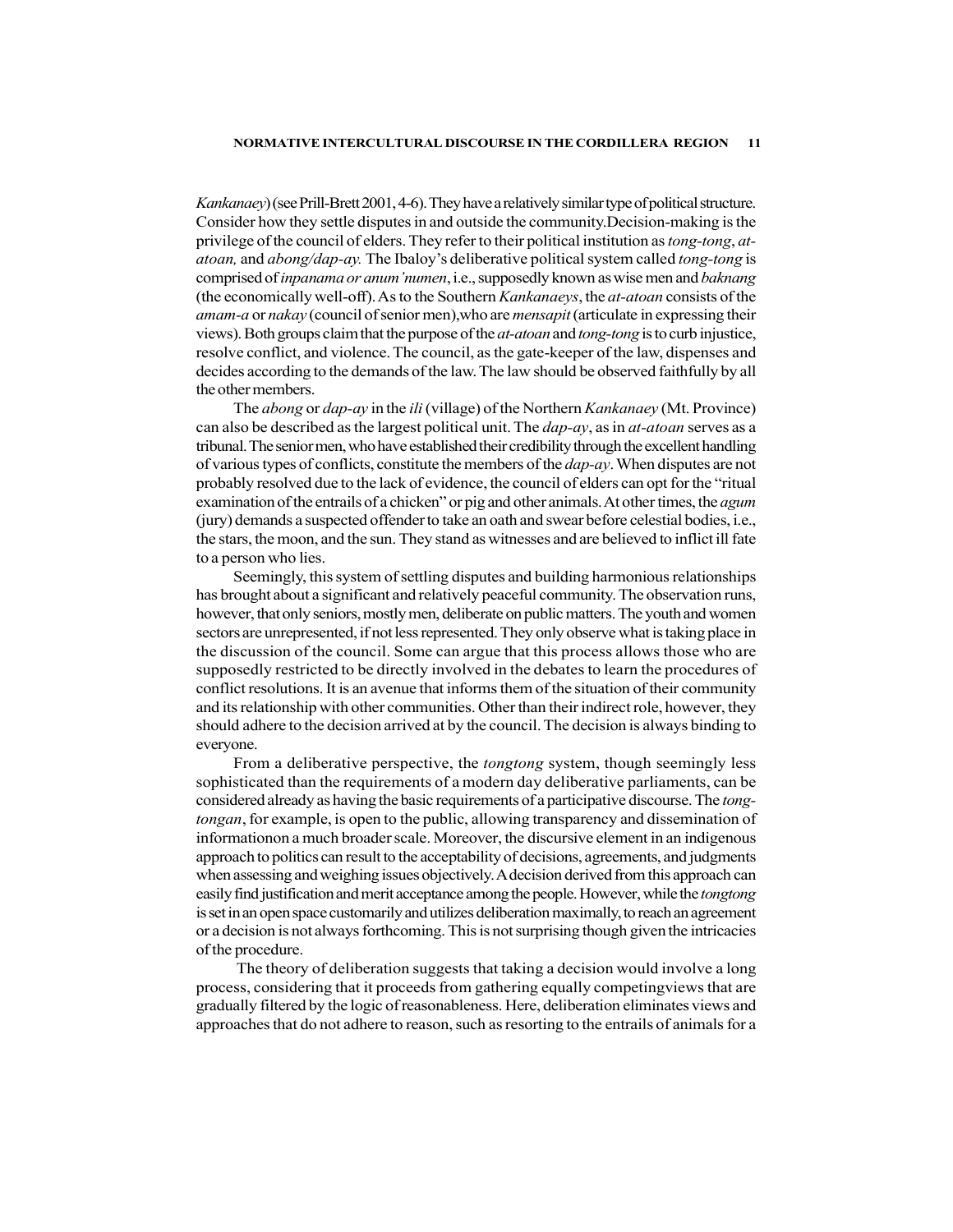solution to problems and swearing to astronomical objects to prove or disprove a claim. Moreover, a political system that adheres to deliberative theory should also recognize the voices of all sectors as equally important in a public discourse setting. Hence, men and women, young and old alike, should be equally heard when addressing public issues. In this sense, the indigenous way of privileging the council of senior men to decide on matters affecting the society shouldbe modified toinclude other sectors of society, especially the women. As *Women in development and nation building act* (R.A. 7192) advocates, if the "State recognizes the role of women in nation building" and "ensures that women benefit equally and participate directly in the development programs and project," then it can guarantee the spring of an active and participative citizenry.

Indeed, the council of senior men supposedly have the unwavering trust of the IPs because of their supposed wisdom and ripe experience in life. This act of reverence privileges the council to make important decisions for the people. However, while the members of the council are respected and esteemed in matters of community affairs, it seems that they do not have the monopoly of opinion (or truth) because somebody, other than them, can have a reasonable idea to impart. Public concerns can affect every member. Hence, it is but appropriate that no one is marginally impeded to participate in public decision-making.

#### The Bontoc Pechen

The Pechen, from ped-nan, literally means "to hold tight to a grip" is indigenous to the people of Bontoc. It is a normative approach aimed at establishing covenant ties, mutual benefits,and peace pacts (Prill-Brett 1987, 20-35; Goda 2001, 19). It endorses a dialogic approach to negotiating and remedying inter-village and inter-tribal conflicting views. Among the representatives are the select senior men in the community: the *amam-a*. The discussions of issues with public importance take place in the *ator (maamongan nan umili* or public gathering place), a semi-circular open court. Crucial decisions for the community are made in the ator.

The Bontoc *pechen* embodies features of discourse theory because, through open deliberation and persuasion, it aims at a peaceful resolution of conflicts and restoration of a harmonious coexistence among the peoples from within and outside of the community. However, it has some shares of limitations regarding the diversity of representation, although it can be developed to fit in today's multidiverse political institutions. In this case, a democratic discussion demands the consideration of the input of various sectors of society in the creation of policies. A nongender and non-class based perspective but built on persuasive and reasonable arguments can be very enriching and enlightening. It can change one's mindset or restructures power relations on a much more equal footing between diverse peoples and groups. Indeed, when public affairs are discussed and decided democratically, it can yield acceptable and justifiable outcomes.

### The Monkalun of Ifugao

The "kinship group is the most important socio-economic [and] political unit" among the people of Ifugao (Prill-Brett 2001, 17). Every family manages its affairs directly. However, when disputes arise among the different kinship groups (hintutulang), a go-between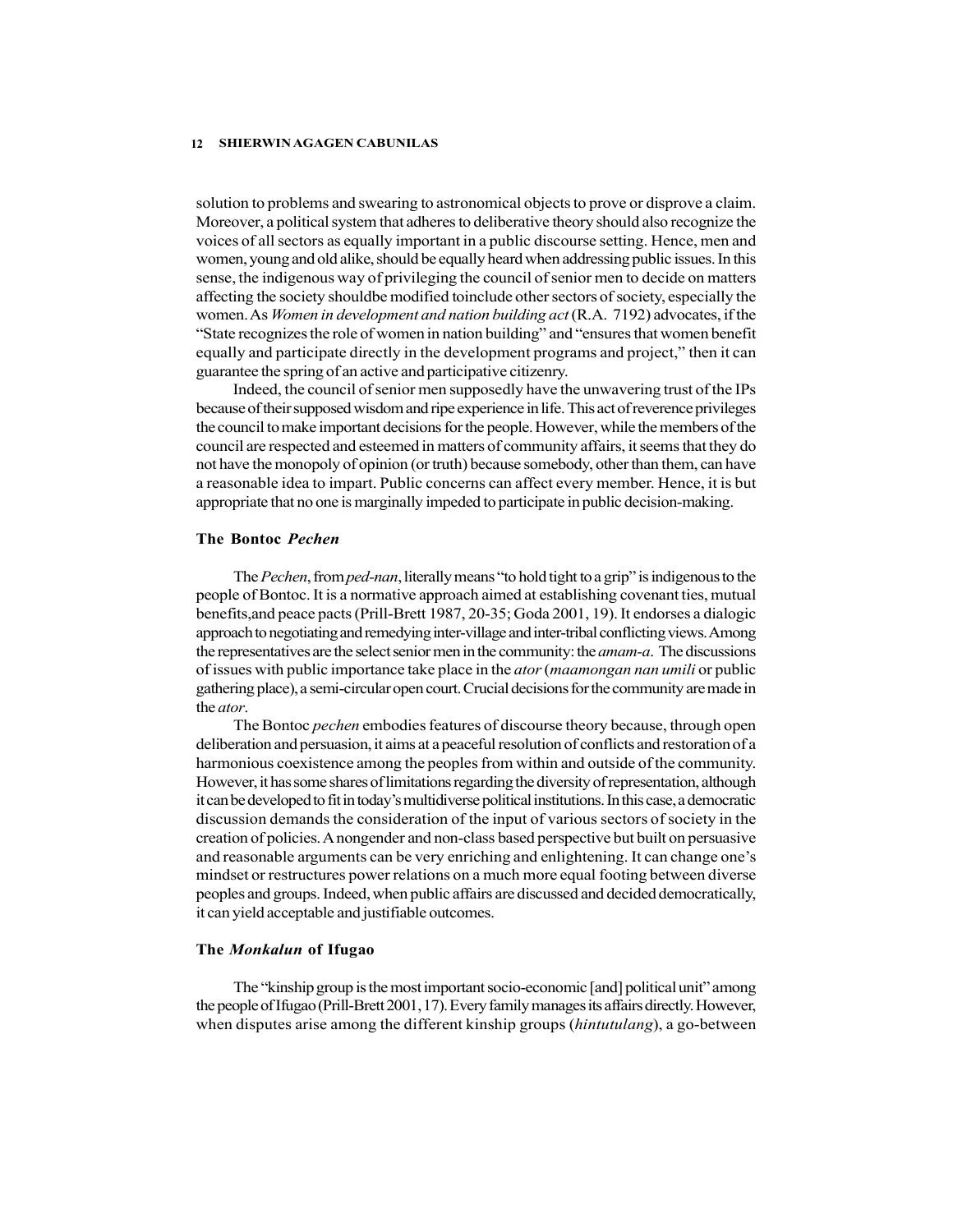(*monkalun*) presides over in settling the conflict. The term "monkalun" comes from the root word "kalun," which means "to advise." The go-between is considered to be "a whole court, completely equipped in embryo. He is judge, prosecuting and defending counsel, and the court record" (Barton 1919, 94). He does not only facilitate how two different groups can reach a mutual understanding. Rather, he also judges and oversees the execution of the decision. As a one-man team, he administers and dispenses justice. Failure to achieve a settlement through dialogue allowshim to wound or kill a member of the familyat fault. As Roy Barton (1919, 94) says:

To the end of peaceful settlement he exhausts every art of Ifugao diplomacy. He wheedles, coaxes, flatters, threatens, drives, scolds, insinuates. He bends down the demands of the plaintiff or prosecution, and bolsters up the proposals of the defendants until a point is reached at which the parties may compromise.

A monkalun tends towards peaceful coexistence, restoring order in the village. Villagers can live and work peaceably when resolutions to controversies are acceptable to all parties involved. In today's Cordillera society, the significant role of a *monkalun*, who facilitates the exchange and assessment of controversial views and competing interests that aim at a fair agreement, is instructive of how political institutions should be organized in such a way that they become sensitive to diversity. This means that political institutions should not limit itself to a single legal theory ornormative standard. Rather, it should welcome a variety of approaches when dealing withpublic affairs. However, it should be noted that violent aspects on a *monkalun* system could be changed to accentuate its deliberative potential. Hence, dealing with a public issue should not resort to coercion or use of force against the will of a person.

# TOWARDS A NORMATIVE INTERCULTURAL DISCOURSE IN THE GRANCORDILLERA

In this section, I will show how the notion of a normative intercultural discourse can contribute to the Cordillera region.

### Why a normative intercultural discourse?

What I calla normative intercultural discourse can be described as a deliberative approach that blends indigenous normative practices with deliberative theory judiciously. Also, a normative intercultural discourse is sensitive to "indigenous resources" and consider seriously "customary laws and practices" in the process of decision-making (Casambre 2001, 22). The discursive approach is "intercultural" in that it takes the issues and concerns, views and interests of affected IPs seriously. To be sure, the claims of diverse IPs in the Cordillera are at stake in policy-making; hence, the creation of policies should respond adequately to these interests. When public policies reflect the values, views, and aspirations of the IPs, it can be considered legitimate. An aspect that legitimizes a policy is the sense of ownership on the part of the affected members. In this regard, a normative intercultural approach in the creation of policies should not marginalize arbitrarily the views of the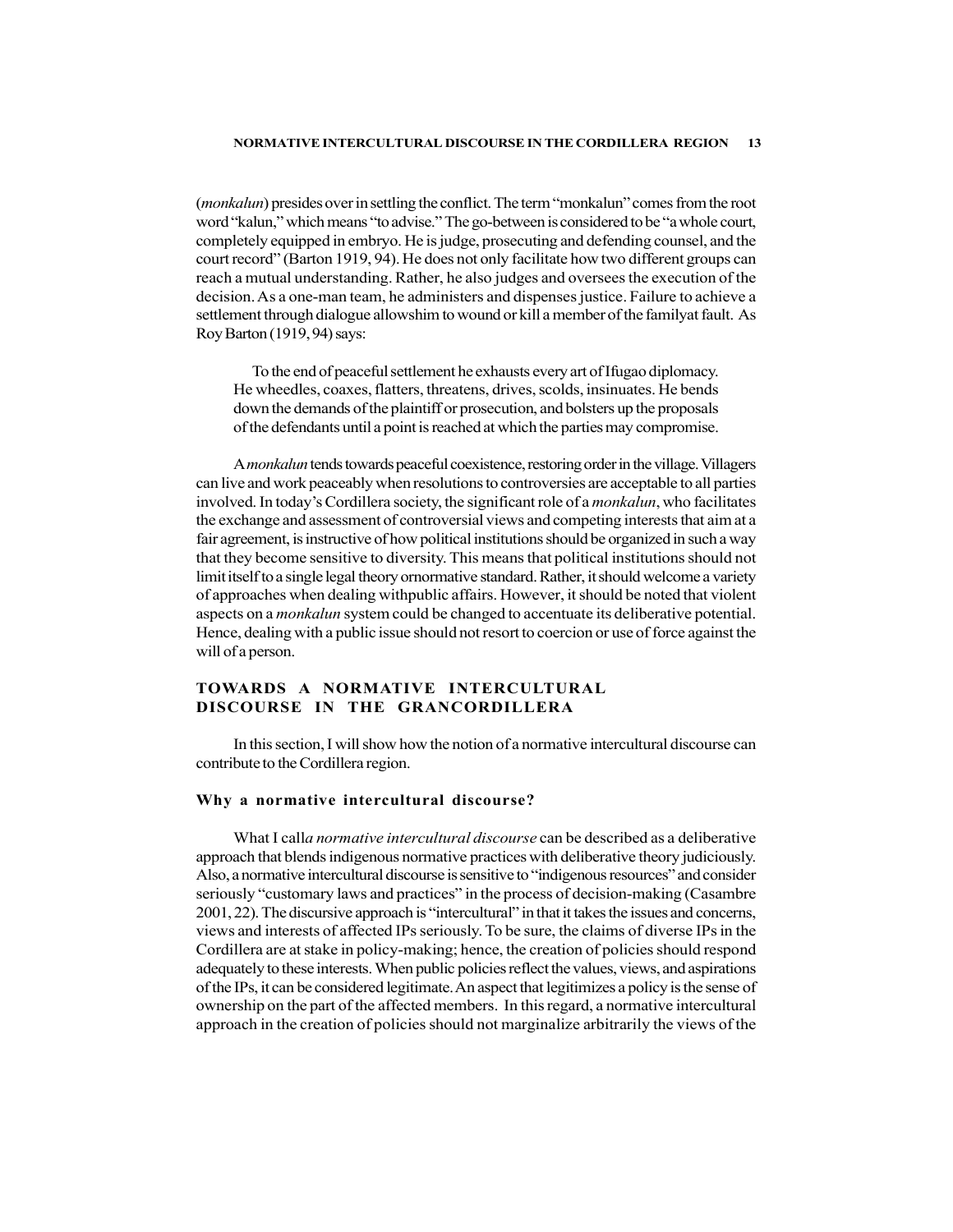people, especially if these are justified reasonably. Doing so eliminates the privileging of the interest of the few, especially the local elites at the expense of justice for the indigenous groups. In this case, it underlines the concerns and needs of affected members regardless of cultural identification, language, and social, political, and economic position, considering that among and between the said IPs is the ever-present interplay of supremacy and inferiority. Consequently, this view can be a plausible answer to the problem of factionalism and distribution of powers between diverse group.

The discursive approach is also "normative" because it involves the formation of a reasonable decision and plan of action that ought to be satisfied. It identifies which adequate option can be taken for the needs and concerns of the society. Hence, it inquires what actions should political institutions and stakeholders are supposed to do. The above description of the nature of normative intercultural discourse can probably direct future endeavors toward a more just-oriented and open society. However, it does not say much about fulfilling the requirement of the normativity of discourse. How should the normativity of discourse be justified? Apparently, there are varied answers to this question as there are different legal and political theorists among other agents who can offer different answers.

I subscribe to the Habermasian recommendation which, in my view, is supposedly accepted and, in some cases, modified within the legal circle and political theory. The justification for a normative theory of discourse relies on its legitimacy (legal validity) and validity (communicative action).9 I do not have enough space here to discuss this subject in a much more detailed way. Elsewhere, I have tried to give a sufficient attention to this concern in another paper (Cabunilas 2012; see also Weinberger 1999). Nonetheless, one can say that the two requirements are fundamentally intertwined and necessary to achieving the normativity of discourse because they treat different societal questions by applying existing just laws and examining facts. The absence of these requirements can lead to the marginalization or colonization of a lifeworld by another. However, insofar as the claims of participants in a deliberative procedure are open to examination, critique, and reasonable argumentation, the legitimacy and validity of the normative discourse can be secured. Along this line, I add the instructive criteria of Mary Dietz (2000, 122) to guarantee the same: "intelligibility (comprehensibility), truth (regarding the propositional content, justifiability (or appropriateness in terms of the norms invoked) and *truthfulness* (or sincerity in the sense that a participant in a discourse does not deceive their interlocutors)."

The requirements of a valid and legitimate deliberation that I have roughly sketched above can be interwoven with the Cordilleran indigenous normativity. Doing so can have positive implications. The deliberative approach can shape a Cordillera normative intercultural discourse, which accentuates mutual interest, shared values, and strengthens collective action.10 The appropriation and maximization of a normative intercultural discourse rather than a bureaucratically-laden approach can serve best the needs and interests of the IPs. Perhaps, it can significantly contribute to envisioning a roadmap towards an autonomous region of the Cordillera, where the IPs struggle for social, political, and economic determination can be realized eventually.

However, building on this shared vision, minority representation in the public sphere and better economic opportunities for *all* IPs is still a painstaking long task ahead. Along with this predicament is to seriously study how to make the connection of a normative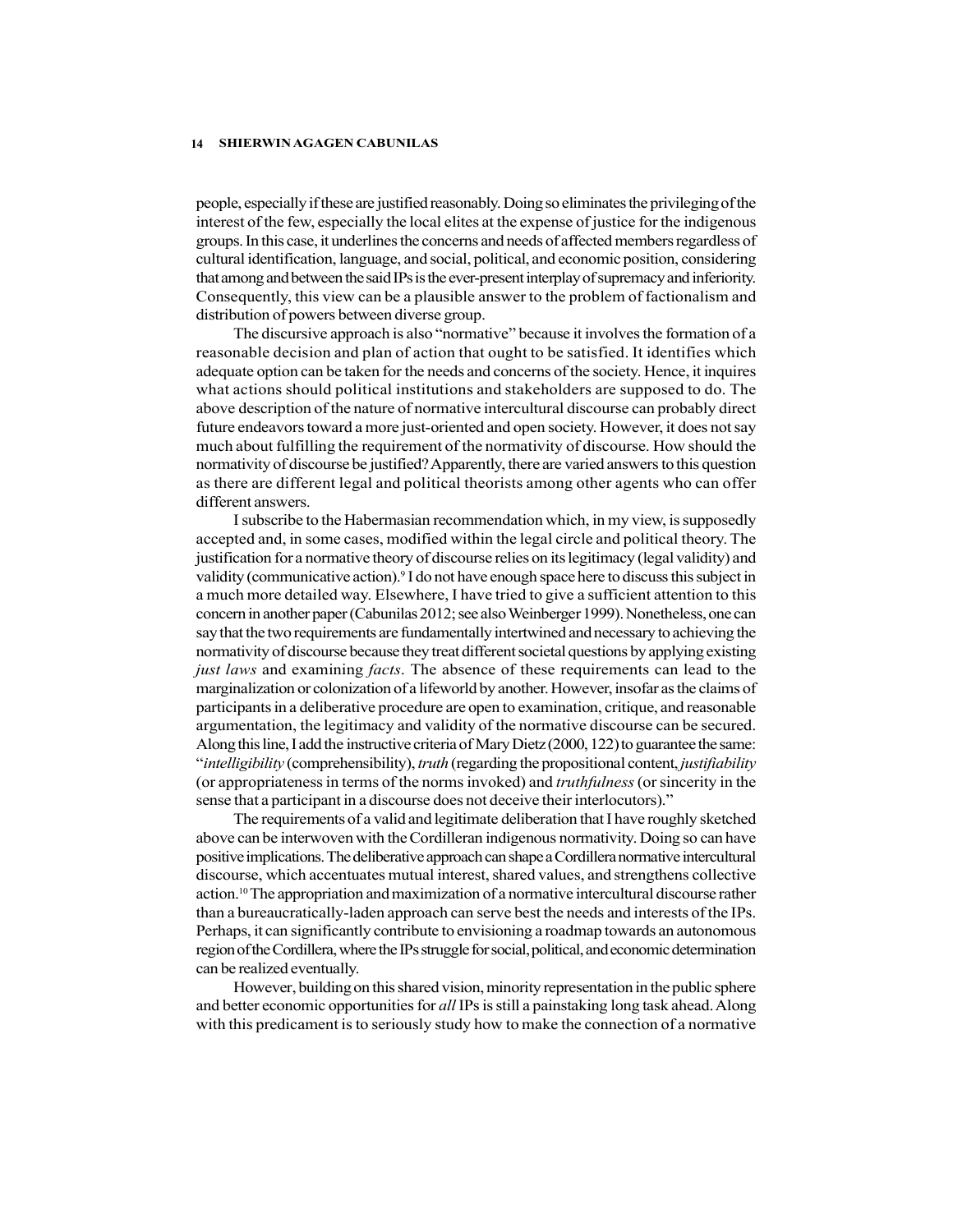intercultural discourse within the autonomous political system of the Cordillera. In other words, part of the task of envisioning a more just-oriented and open and interactive Cordillera Autonomous Region is to fit together discourse theory with systems theory creatively.

A systems theory refers to "the arrangement of and relations between the parts which connect them into a whole" (Heylighen and Joshlyn 1999, 898). In my view, I find no opposition between these two theories. Political institutions, while different and diverse, follow a specific form of discourse and system. In fact, there are cases in which a system of government is supposedly democratic, but tyrannical in its conception of discourse. In this case, a dialogue which is supposedly participative can be carefully manipulated to benefit one's interest at the expense of others. However, the proposed normative intercultural discourse intends to mitigate sufficiently the problem of colonial-oriented regimes.

There are varied ways on how indigenous normative discourses are carried out in the Cordillera region, but they share fundamental components. These are crucial factors in managing various disputes, claims, and concerns that affect the IPs. Because of the shared foundational values attached into indigenous normativity, a normative intercultural discourse can happen. Indeed, insofar as genuine deliberation can frustrate any violence, armed conflict, coercion or use of brute force, a stronger and cohesive autonomous Cordillera demos can be realized.

### The search for a sincere communication

A sincere communication establishes cohesive and harmonious relationships. When harm and turmoil, for example, beset the community, the council of elders gather to discuss and decide which plan of action is appropriate to undertake. Their decision is almost always to heal wounds, to amend grievances, and to establish possibilities for a renewed relationship to flourish. Along with this vein, the goal of a normative intercultural discourse is to create relationships that mutually advance the interests of the people involved. Hence, every participant should break through their egoistic tendencies to realize the significant contribution each can make, noting that it is a democratic process of expressing one's thoughts, feelings, and views without illegitimate coercion. I say illegitimate coercion because there are also lawful institutional interventions that safeguard the liberal values such as a just treatment and equal opportunities for women. Where these democratic ideals are suppressed, democratic institutions can intervene. Here, different interests and views do not only meet. Rather, it can mobilize people towards a collective action. Following these processes, Jürgen Habermas (2005, 2) believes that "the political ethos of the community is reproduced and revitalized."

The search for a sincere communication, however, has often been dismissed as objectively unrealistic because cultures will always have their biases, prejudices, and narrow perspectives. This view, it seems, finds concrete expression in cultures that cling only to self-serving agenda. Political theorists, among them Habermas (1984, 285), ascribe to this type of discourse as "instrumental-strategic action" which is nothing but a brute use of force to influence a decision. It deploys a coercive manipulation of rules to attain one's individualistic motive. However, selfish interest hinders sincere communication to take place. In July 1988, for instance, the first Cordillera Regional Assembly was held with so much hope that it would usher a culture of discourse among the indigenous peoples but to no avail. As Finin (2001, 33) maintains: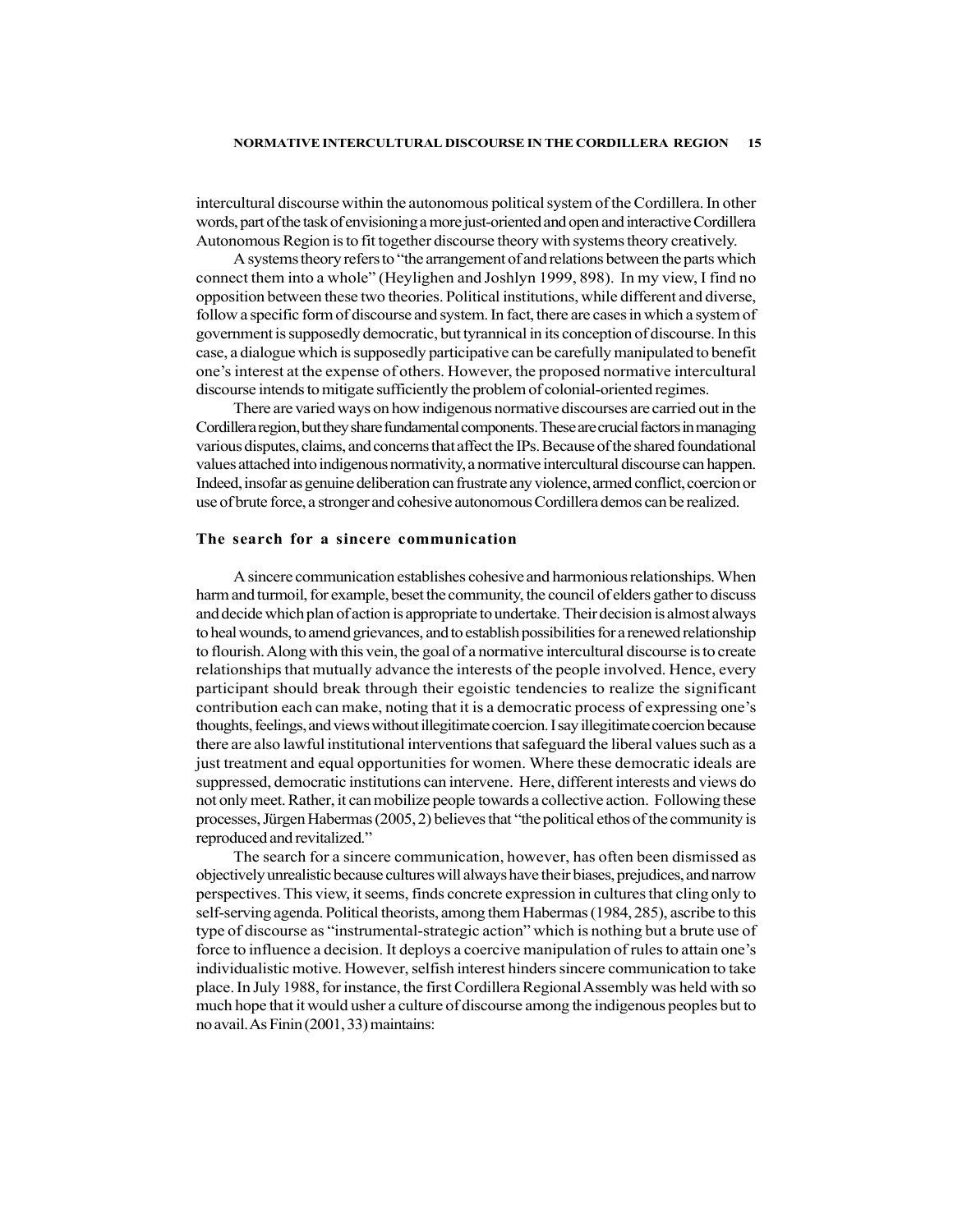...it was indeed an amazing gathering of talent pangpangat, lalakay, teachers, barangay kapitan, men and women, young and old. Unfortunately, it was not long after the multi-day session got underway that the proceedings were usurped by those in formal educations, who imposed western parliamentary style process. To make matters worse, even though everyone in attendance could speak Ilokano, English predominated, and made non-English speakers extremely reluctant to participate.

A normative intercultural discourse from all walks of life seems to be the key towards achieving a respectful communication and social cooperation for a stable society. Here, normative intercultural discourse is not some kind of moralism, but a recognition of the capacity of people for spontaneous interaction and discussion without the fear of coercion, discrimination, or use of force. A fruitful normative intercultural discourse happens where there is a meeting of minds and hearts regardless of participants' affiliation and background.

Apparently, a normative cross-cultural dialogue sees to it that the decision arrived at is something acknowledged and accepted by the people affected. The process of discourse, however painstakingly long and exhausting, should not be something to abhor. In fact, the arduous process can be its strength. This approach would imply that there is no shortcut towards a sincere and cohesive coexistence among diverse groups. Nonetheless, the people can experience through a sincere normative intercultural discourse that solidarity is the key to pursue their common aspirations.

#### The search for consensus and reconciliation

Consensus and reconciliation are tough issues that people with different interests can tread. They serve as crucial building blocks that can guide normative intercultural discourse processes. Although they aim at mutual understanding, this goal is something that is difficult to achieve. However, as an avenue for reasonably weighing facts, evidence, needs, and views, they can function as a check and balance system, challenging corrupt ideologies. In his Introduction to Habermas's The Theory of Communicative Action I, ThomasMcCarthy (1984, xiii) writes that since "validity claims can be criticized, there is a possibility of identifying and correcting mistakes, that is, of learning from them." The normative intercultural discourse, in this sense, can unveil and unpack diverse interests into the light. The commitment to a profound and enlightened understanding of various situations can promote and initiate the meeting of minds and recognition of differences, thus strengthening the bond that connects every person to each other.

The above views are obviously present in the normative practices of IPs of the Cordillera. For instance, the council of elders and go-betweens should be brave in pursuing acceptable terms and conditions that can nurture better relationships and end further conflicts, discomfort, and misunderstanding. Of course, some groups can feel the inadequacy of negotiations or compromises because others are probably dominating the deliberation of issues.However, a normative intercultural discourse should be committed to exhausting all possibilities for dialogue and to deterring further division. It can learn from the go-betweens or council of elders, who sought amicable steps to settle a case by approaching the aggrieved party immediately or penalizing a member justlyfor placing the community at risk whenever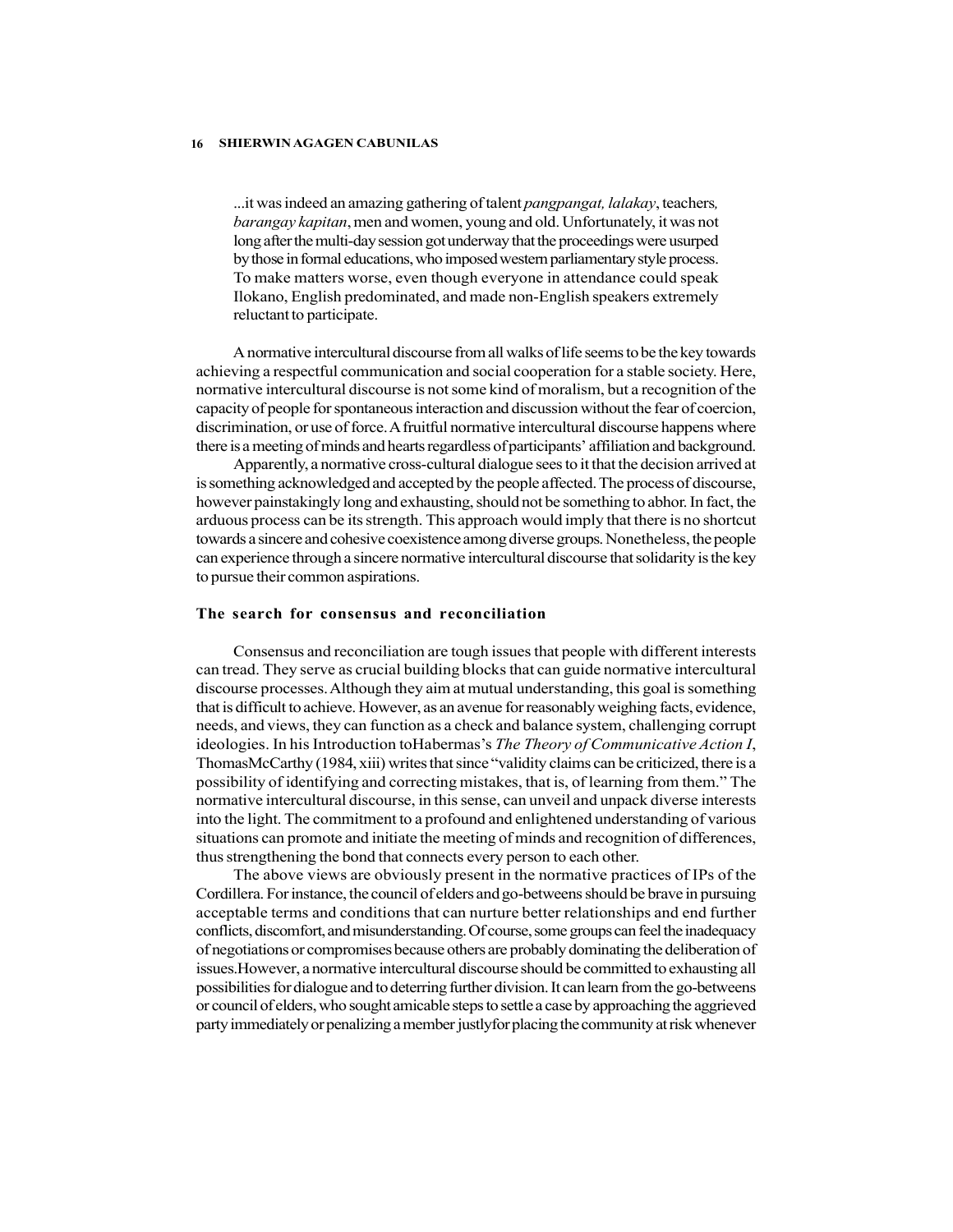some unfortunate circumstance breaches agreements. It can also incorporate the act of giving gifts, which symbolizes sincere remorse for the harm done and acceptance of an apology. Finally, the hosting of a festivity in which disagreeing parties are invited to celebrate, to discuss, to settle, and to amend conflicts together that have grievously tarnished their relationships is also a possible course of action that it can integrate.

### The search for truth and intelligibility

Truth (on statemental content) and intelligibility (comprehensibility) are important reasons for a normative intercultural discourse in the governance of a Cordillera public life. Both are factors that can inspire people to exert effort in unmasking ideologies, selfish motives and curbing injustice or violence (Deitz 2000, 122). To say that open discussions and dissensions on matters that are principally significant to the lives of people are a waste of time is self-defeating. This attitude does not even contribute to the formation of a normative intercultural discourse. It expresses a stance that is not open to suggestions and clarifications or even alterations. One can claim that this behavior points to how cynical some people are of what others can contribute into the discussions. Probably, it also shows their insecurity to the active scrutinizing participation of the people. In addition, it seems to suggest that some people are merely interested in the benefits they can get at the expense of others. However, discourses on public affairs are important in bringing out the truth and comprehensibility of a matter in question. Discourses are likewise necessary in the public sphere because it can reveal why some people think, feel, and perceive things differently.

Probably, truth and intelligibility are factors that the people should accept as objectively significant because it can mobilize them to create a socially cooperative political environment. In former times, a breach of agreement among different groups signals an imminent danger lurking right next door, placing the security of the whole community at risk. In the same manner, worse things occur when truth is hidden and intelligibility obscured. Apparently, this action can put people in a situation that they would regret in the end. In this context, a normative intercultural discourse plays a crucial role in building a stable and harmonious open society for everyone because of its civilizing impact. Thus, it would be a community's loss when it is taken for granted. comprehensibility of a matter in question. Discourses are likewise necessary in the public<br>sphere because it can reveal why some people think, feel, and perceive things differently.<br>Probably, ruth and intelligibility are f

Modifying the various expressions of indigenous normativity judiciously into a normative intercultural discourse in the Cordillera can have a positive impact in the promotion of peace, respect, understanding, and reconciliation. Further, it expresses the ideals of discourse theory, such as freedom and equality, responding significantly and relevantly to the demands of the times. Working within the framework of an intercultural normative discourse can motivate the IPs to renew, modify, and enhance their capacity in responding sufficiently to various concerns. It can also allow people to do something about their differences by promoting mutual understanding of intentions through open-contestations and public dissent.

A normative intercultural discourse is one of the most suitable approaches by which people from all walks of life could assist each other in securing the common good and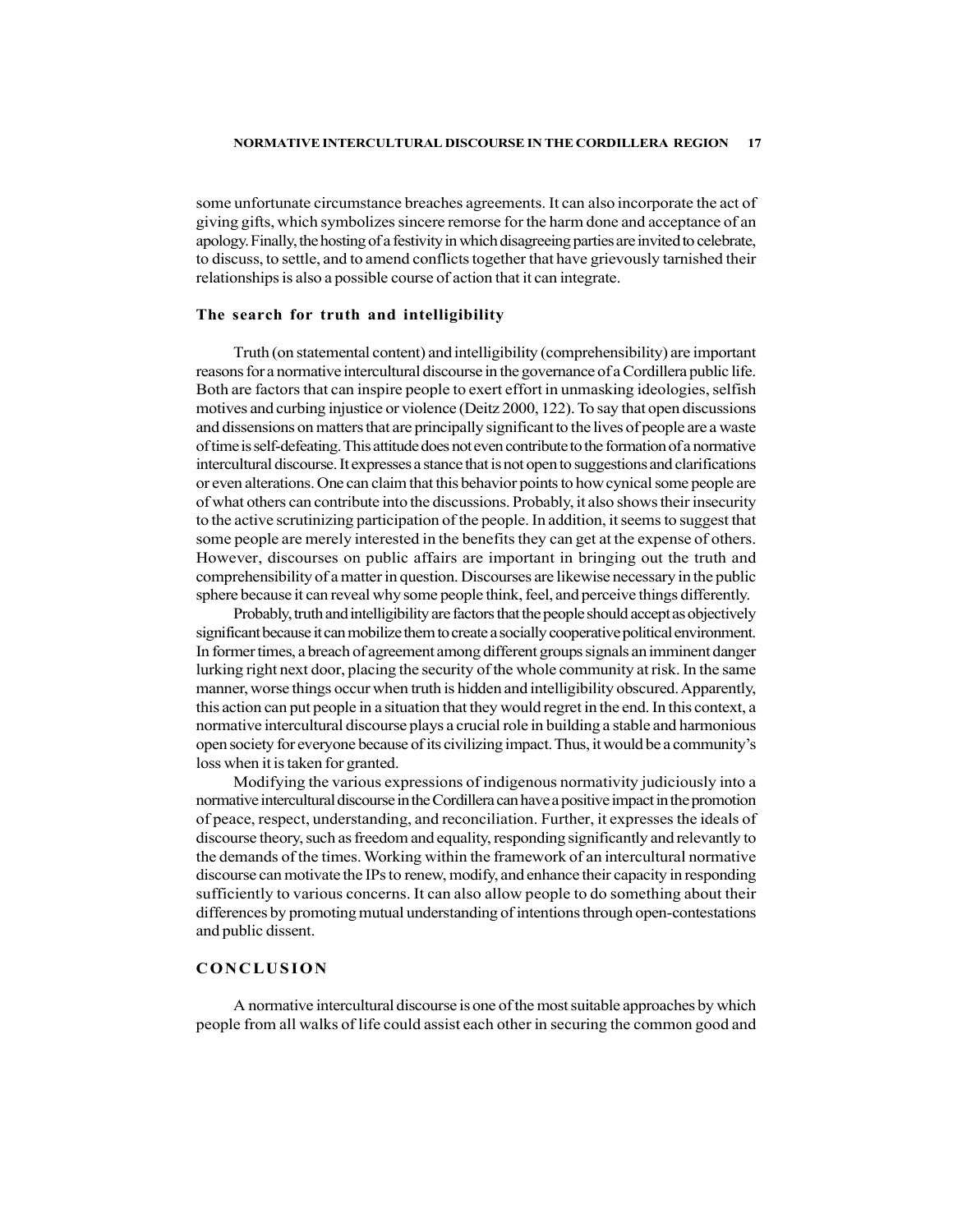frustrating the tendency towards self-aggrandizement. It is a process and not an end in itself, which searches continuously how best to serve the concerns and needs of the people.One can describe it as a significant journey towards mutual recognition and harmonious integration of the political, social, and economic dimensions of life.

As a process, the normative intercultural discourse is hospitable to dissent and diverse views, treating them as ingredients to a fruitful and richer discussion. It respects the views raised by deliberative participants and accommodates them for consideration, review, and debate, hence transforming sectarian interests into mutual concerns. Accordingly, it leaves no room for violence and illegal coercion that dictate what people should think and do. Rather, it expresses the freedom to share and to debate on views and interests that can draw alternative options, important decisions, and worthwhile actions. Hence, participants of the intercultural discourse are expected to commit themselves to deliberation and cooperation in the pursuit of goals that support self-respect of peoples among other important values.

Indeed, the people of Cordillera do not lack approaches that can facilitate a respectful and constructive discourse. They have indigenous normative discourse practices to start with which can be sources of political insights. These can be modified and applied suitably to a broader political context, i.e., Cordillera-wide. Indigenous forms of discourses can thus continue to intensify the struggle for an effective and participative autonomous region. When maximized, they can help the Cordillera region re-examine and determine its political structures, needs, and objectives. Accordingly, the Cordillerans can craft laws and legislations that can represent their aspirations adequately.

The move towards a normative intercultural discourse in the Cordillera can affirm the superiority of deliberation and debate against hostile structures when tackling concerns affect the entire region. A sustained public discussion can immerse the Cordillerans into a broad range of interests, alternative options and issues, motivating them to become more politically involved. Significantly, aiming at a synergy of views through dialogue can also allow Cordillerans to advocate social cooperation and cohesion. Doing so can gradually eliminate unjust practices. It can also educate and change the mindset of the people who tend to perceive violence as an essential ingredient to get justice done. As such, through intercultural normative discourse processes, the indigenous peoples of the Cordillera can continue to rise above themselves. If this is correct, an intercultural normative discourse can accentuate a politically autonomous Cordillera nation that marches towards a more democratic and justice-oriented society for the indigenous peoples. Indeed, the people of Cordillera do not lack approaches that can facilitate a respectful<br>and constructive discousse. They have indigenous normative discouse practices to start<br>with which can be sources of political insight

1. This paper has benefitted from the various workshops and seminars: "Modern and contemporary theories of normativity"(Kant Leuven Conference 2017) and "Justice seminar of Research in political philosophy" (Leuven 2016-17). I thank the participants and my colleagues and promotor, Antoon Vandevelde, for their valuable comments that helped shape the arguments in the paper. My gratitude also goes to the editors of the journal, Prof. Jove Jim S. Aguas and the late Prof. Ronaldo Gripaldo and the anonymous reviewers for their instructive remarks.

2. Racial discrimination and stereotyping are not foreign to Cordillerans. The muchpublicized statement from Gen. Carlos P. Romulo is one of the few examples. Romulo (1953,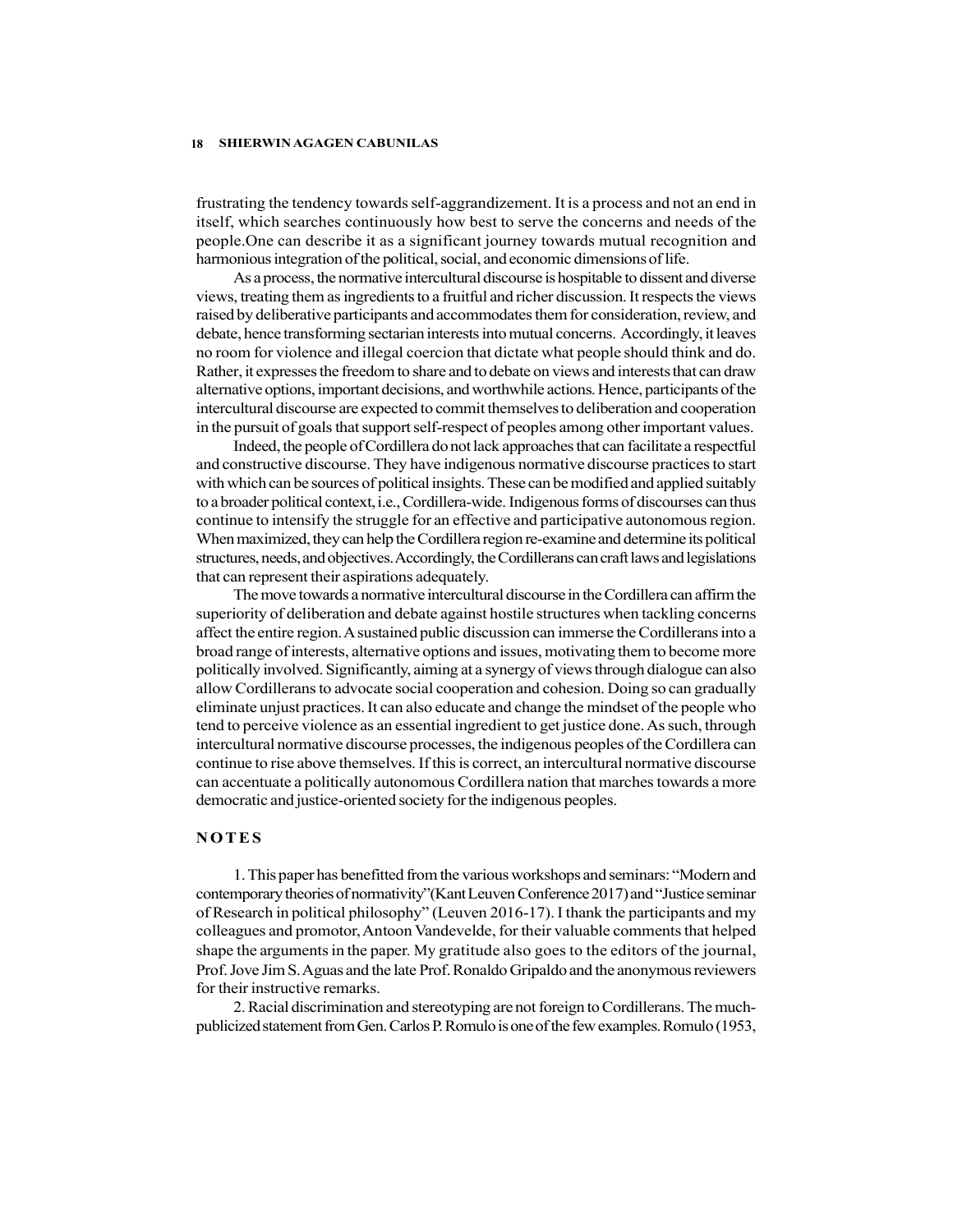59) claimed: "The fact remains that the Igorot is not Filipino and we are not related to them, and it hurts our feelings to see him pictured in American newspapers under such captions as 'Typical Filipino Tribesman." Zenaida Pawid (1995, 143) responded with reference to her Ibaloy identity: "we know, we are Cordillerans because we are Ibaloy, and we are Filipinos because we are Cordillerans." The derogatory and insulting remarks have not hindered the Cordilleran-Filipinos to fight for their rights. As a people, "having worth and dignity," theymust be respected just as anybody else. The question remains, however: How could Cordillerans further their unity and rally behind their claim as one "great race"?

3. By reasonable, I mean a matter of commitment to public ends and responsible action, considering the welfare of others (see Rawls 1997).

4. The BIBAK [Benguet, Ifugao, Bontoc, Apayao, Kalinga] Professional Association, Provincial Board of Benguet, Cordillera People's Liberation Army, Cordillera Peoples Alliance, Cordillera Board Coalition, Kalinga Bodong Federation, and National Economic Development Authority supposedly contributed in the input.

5. Apparently, the "Igorots" identified in MarianoRodrigues's account could refer to the non-Christian population of Benguet. For this suggestion, see June Prill-Brett's (2015, 261-90) "Ethnohistory of Baguio." In this article, she traced the movements and contacts of the inhabitants of Benguet with Spanish explorers.

6. One can note of the adopted sons and daughters of certain provinces, towns, and municipalities in the Cordillera region. However, on what basis can one become illegible as an adopted son or daughter of the Cordillera? What criteria should be applied? In the history of the Cordillera region, some personalities had been adopted sons and daughters by indigenous peoples because of their remarkable contribution to the upliftment and recognition of the said groups. Consider the missionaries and academics who were adopted even in the absence of any blood relations. Apparently, this claim indicates the possibility for a non-indigenous to share in the life of the indigenous peoples. This honor and privilege accorded to them suggest that the requirement to be treated as one of the indigenous peoples does not extend only within the domain of ancestry.

7. Deliberative participants are diverse but expected to be free from threat or coercion and have equal opportunities for their views to get heard. Hence, it is not coercion but the "force of the better argument" that legitimizes political choices. However, while it aims at mutual consensus, it is not always forthcoming. Apparently, it is one of the leading theories that emerged in recent years as an alternative to the aggregative model dominated by economic and rational choice theory. For further readings, see Jurgen Habermas (1984), John Rawls (1996), Jon Elster (1998), Joshua Cohen (1989), and Maeve Cooke (2002).

8. Some deliberative theorists claim that culture is crucial in the pursuit of a lifenurturing community. Culture is the very locus through which "socialization processes" take place among peoples, who are "composed at any given time." It has also allowed them to "embody cultural forms of life in which they have developed their identity" (Habermas 1994, 126). The fact of culture expresses the worldviews of the people. Apparently, this gives it primacy among many other things in community life.

9. Apparently, many of those who compose the council of elders have a respected position in the community because of their economic status or heroic deeds.

10. The confluence, as it were, of deliberative theory and indigenous normativity suggests not a monolithic but a broad-range and variety of approaches when dealing with the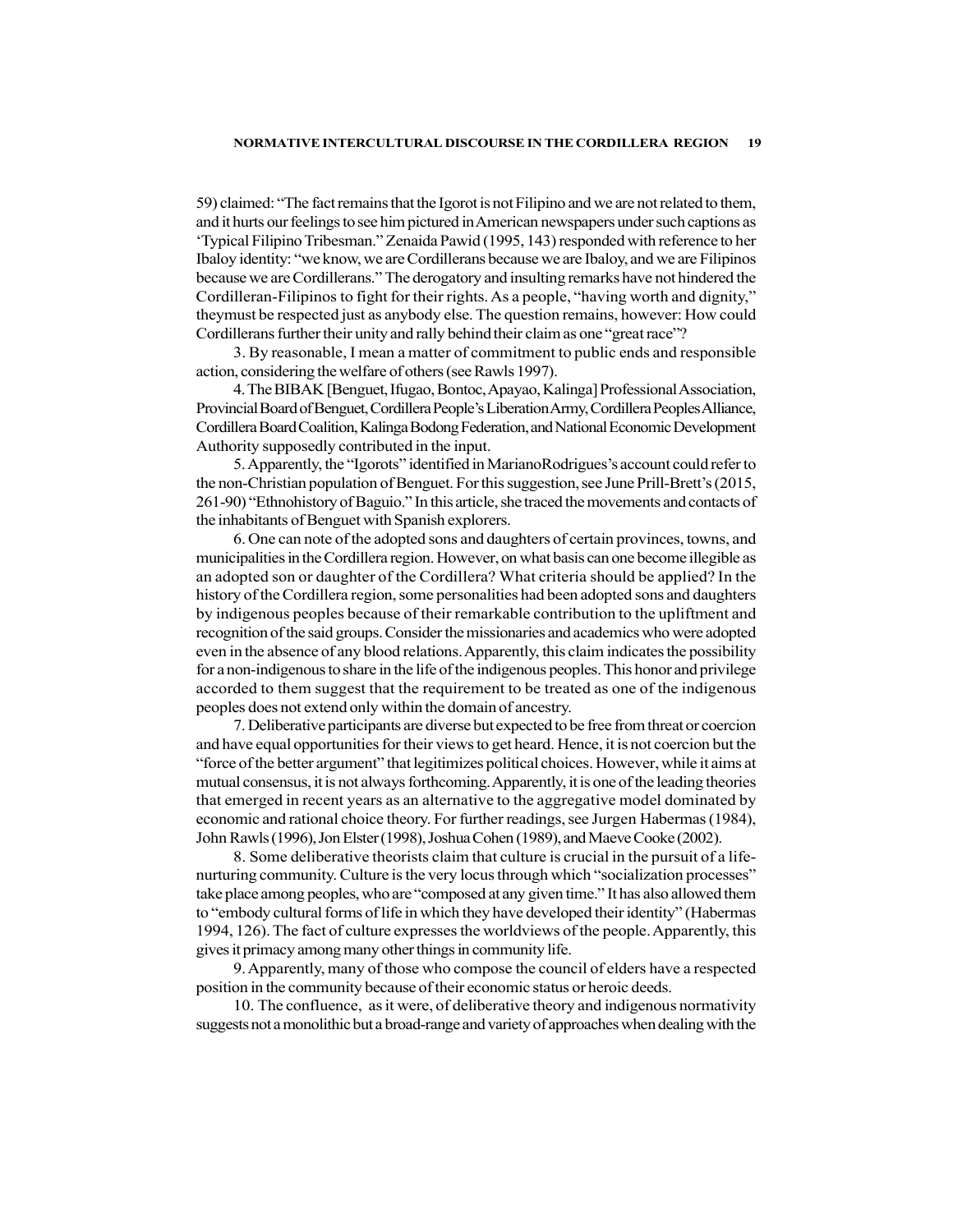political life. In this regard, it does not accept the monopoly of one school of thought such as the universality of reason. Rather, passion and indigenous wisdom also play crucial roles.

- 9<br> **SHIERWIN AGAGEN CABUNILAS**<br>
political life. In this regard, it does not accept the monopoly of one school of thought such<br>
as the universality of reason. Rather, passion and indigenous wisdom also play crucial<br>
roles.<br> Antolin, Francisco. Noticias de los Infieles Igorrotes en lo interior de la Isla de Manila, de sus Minas de oro, cobre y su Comercio; y de varias entradas y Pacificación. Translated by William Henry Scott. 1974. Notices of the pagan Igorots in 1789. In The Discovery of the Igorots. Spanish Contacts with the Pagans of Northern Luzon. Quezon City, Philippines: New Day Publishers.
- Araneta, Salvador. 1962. Our constitutional heritage. Philippine Law Journal 37 (3).
- Barton, Roy Franklin. 1919.Ifugao law. University of California Publications in American Archaeology and Ethnology 15 (1).
- Bhabha, Homi. 1994. The location of culture. London: Routledge.
- . 1990. The third space. Interview with Homi Bhabha.In *Identity: Community, culture,* difference. Edited by Jonathan Rutherford. London: Lawrence and Wishart.
- \_\_\_\_\_. 1985. Signs taken for wonders: Questions of ambivalence and authority under a tree outside Delhi, May 1817.Critical Inquiry 12 (1).
- Cabunilas, Shierwin. 2012. Habermas and the universe of cultures. Asian Perspectives in the Arts and Humanities 2 (2).
- Cariño, Jacqueline. 2012. Country technical notes on indigenous peoples' issues. Republic of the Philippines.International Fund for Agricultural Development. Available at https:/ /www.ifad.org/documents/10180/0c348367-f9e9-42ec-89e9-3ddbea5a14ac. Accessed August 16, 2017.
- Casambre, Athena Lydia. 2001. The failure of autonomy for the Cordillera Region, Northern Luzon, Philippines. In *Towards understanding peoples of the Cordillera I*. Baguio City: Cordillera Studies Center.

2010. Discourses on Cordillera autonomy. Baguio City: Cordillera Studies Center, UP College-Baguio.

- Cohen, Joshua. 1989. Deliberation and democratic legitimacy. In The good polity: Normative analysis of the state. Edited by AllanHamlin and PhilipPettit. Oxford: Basil Blackwell. Reprinted in 1997: Deliberative democracy: Essays on reason and politics. Edited by JamesBohman and William Rehg. Cambrige: MIT.
- Committee on Regional Development and Autonomy for the Public (RDC-IEC). 2017. Autonomy IEC Training and Retooling Workshop. Available at http://car.neda.gov.ph/ rdc-retrains-iec-speakers-autonomy-federalism/. Accessed August 18, 2017.
- Cooke, Maeve. 2002. Five arguments for deliberative democracy. In Democracy as public deliberation. Edited by Maurizio Passerin D'Entrèves. Manchester and New York: Manchester University.
- Dietz, Mary. 2000. Working in half-truth: Some premodern reflections on discourse ethics and politics. In Political theory and partisan politics. Edited by Edward Bryan Portis, Adolf G. Gundersen and Ruth Lessl Shively. New York: State University of New York. Dulawan, Lourdes. 1967. The Ifugaos. Unitas 40 (1).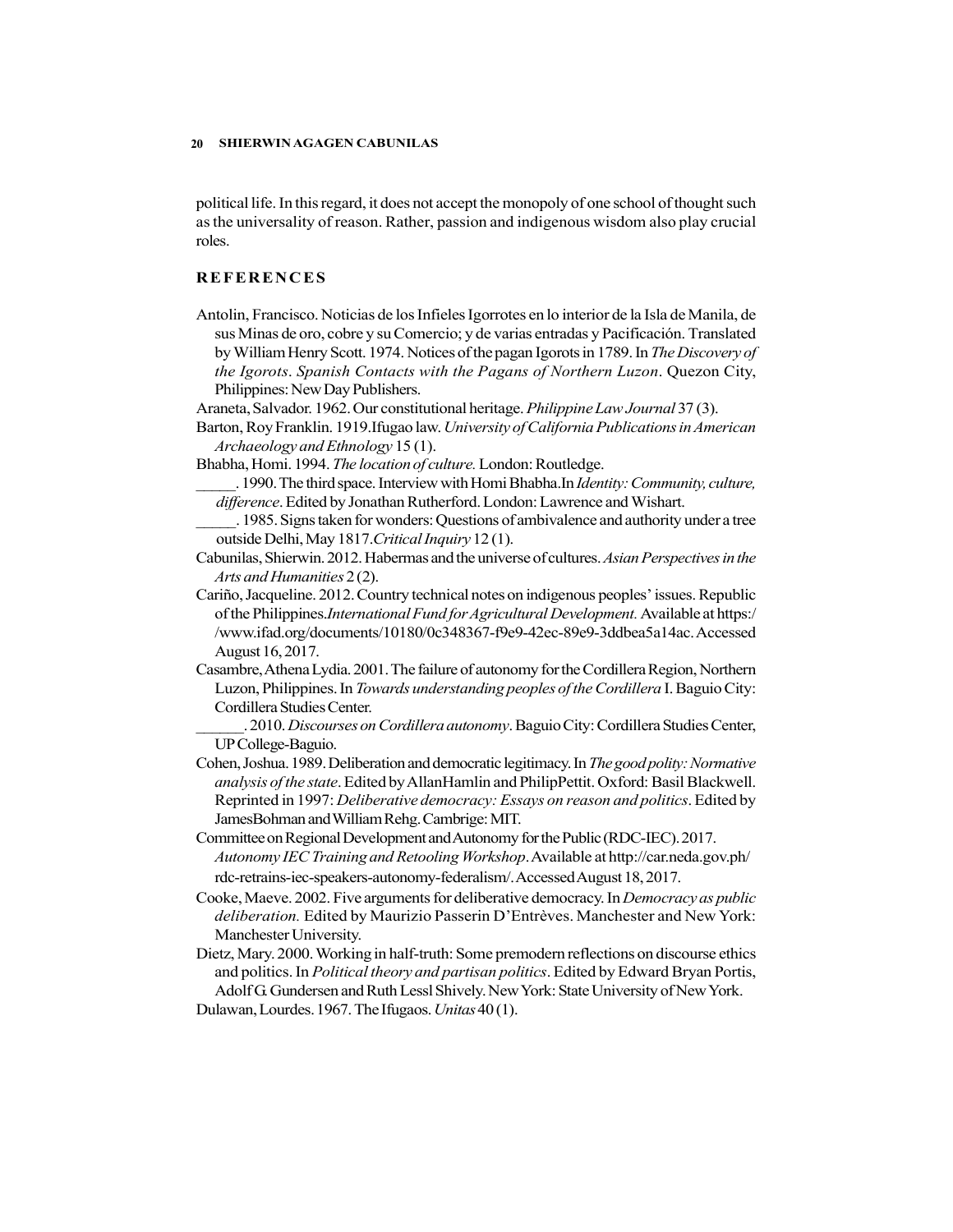- Elster, Jon. 1998. Introduction. In Deliberative democracy. Edited by Jon Elster. Cambridge: Cambridge University Press.
- Ericksen, Thomas Hylland.2010.Ethnicity and nationalism. Anthropological perspectives 3rd edition. New York: Pluto Press.
- Finin, Gerard A. 2001. Indigenous institutions for governance in the Cordillera and beyond: Requiem of reappraisal? In Towards understanding people of the Cordillera I. Baguio City: Cordillera Studies Center, UP College-Baguio.
	- 2005. The making of the Igorot: Contours of Cordillera consciousness. Quezon City: Ateneo De Manila University Press.
- Fry, Howard T. 1983. A history of the Mountain Province. Quezon City: New Day Publishers.
- Goda, Toh. 2001. Cordillera: Diversity in culture change. Quezon City: New Day Publishers. Habermas, Jürgen. 1984. Communicative action 1. Reason and the rationalization of society.

Translated by Thomas McCarthy. Boston: Beacon.

- \_\_\_\_\_\_\_\_. 1994. Struggles for recognition in the democratic constitutional state. In Multiculturalism. Edited by Amy Gutmann. Princeton, NJ: Princeton University Press.
- \_\_\_\_\_\_\_\_. 2005. Equal treatment of cultures and the limits of postmodern liberalism. Translated by Jeffrey Flynn. The Journal of Political Philosophy 13 (1).

Hall, Stuart. 1990. "Cultural Identity and Diaspora." In Identity: Community, Culture, Difference. Edited by Jonathan Rutherford. London: Lawrence and Wishart.

Heylighen, Francis, Joshlyn Cliff. 1992. Systems theory.In The Cambridge Dictionary of Philosophy 2nd ed. Edited by Robert Audi. Cambridge, New York: Cambridge University Press.

Leuven Seminar. 2017. Indigenous peoples, economic globalization and Philippine federalism. Justice seminar of research in political philosophy. Center for Ethics, Social and Political Philosophy, Institute of Philosophy, Leuven, Belgium.

- Kant Leuven Conference. 2017. Indigenous reason and political theory. The case of the Cordillera region, Philippines. Modern and contemporary theories of normativity. Institute of Philosophy, Leuven, Belgium. Available at https://hiw.kuleuven.be/ned/events/ konstantin-pollok-workshop. Accessed: 24 August 2017.
- Lim-Pe, Josefina. 1981. Ethnography of the Ifugaos in the 19th Century. Philippiniana Sacra 16 (46).
- May, Ron. 2007. Federalism v. autonomy in the Philippines. In Federalism in Asia. Edited by Baogang He, Brian Galligan, and Takashi Inugochi. Glos, UK: Edward Elgar Publishing Limited.
- McCarthy, Thomas. 1994. Translator's introduction. In Communicative action 1. Reason and the rationalization of society by Jürgen Habermas. Boston: Beacon.
- McKay, Deirdre. 2006. Rethinking indigenous place: Igorot identity and locality in the Philippines. The Australian Journal of Anthropology 17 (3).
- Palangchao, Harley F. 2011. PNoy presses grassroots' discussions on autonomy. Baguio Midland Courier 64 (29). Available at http://www.baguiomidlandcourier.com.ph/ archiveview.asp?mode=archives/2011/july/7-17-2011/front1.txt. Accessed: 10 August 2017.
- Pawid, Zenaida. 1995 Cordillera nation in a Philippine state. Culture of nationalism in contemporary Philippine society. Conference Proceedings. Baguio City: Cordillera Studies Center. U Philippines College-Baguio.
- Philippine Statistics Authority. 2016. Population of the Cordillera Administrative Region.